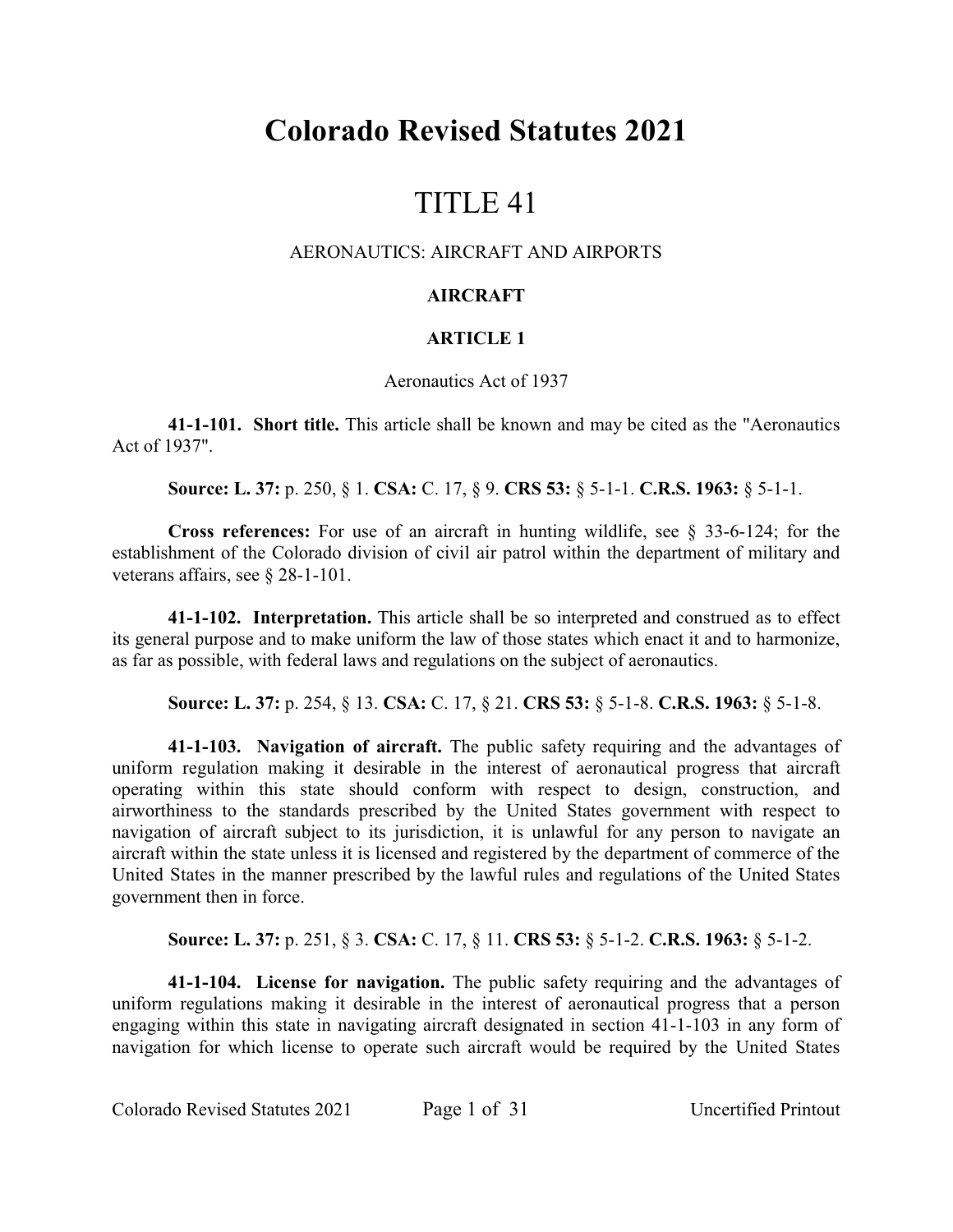government shall have the qualifications necessary for obtaining and holding the class of license required by the United States government. It is unlawful for any person to engage in operating such aircraft within this state in any form of navigation unless he has such a license.

**Source: L. 37:** p. 251, § 4. **CSA:** C. 17, § 12. **CRS 53:** § 5-1-3. **C.R.S. 1963:** § 5-1-3.

**41-1-105. Display of license.** The certificate of the license shall be kept in the personal possession of the licensee when he is operating aircraft within this state, and must be presented for inspection upon the demand of any passenger, any official of the United States department of commerce, any peace officer of this state, or any official, manager, or person in charge of any airport or landing field in this state upon which he lands.

**Source: L. 37:** p. 251, § 5. **CSA:** C. 17, § 13. **CRS 53:** § 5-1-4. **C.R.S. 1963:** § 5-1-4.

**41-1-106. Sovereignty in space in state.** Sovereignty in the space above the lands and waters of this state is declared to rest in the state, except where assumed by United States law.

**Source: L. 37:** p. 251, § 6. **CSA:** C. 17, § 14. **CRS 53:** § 5-1-5. **C.R.S. 1963:** § 5-1-5.

**41-1-107. Ownership of space.** The ownership of space above the lands and waters of this state is declared to be vested in the several owners of the surface beneath, subject to the right of flight of aircraft.

**Source: L. 37:** p. 251, § 7. **CSA:** C. 17, § 15. **CRS 53:** § 5-1-6. **C.R.S. 1963:** § 5-1-6.

**Cross references:** For estates above the surface, see article 32 of title 38.

**41-1-108. Penalty for violation.** Any person who violates any provision of this article is guilty of a misdemeanor and, upon conviction thereof, shall be punished by a fine of not more than five hundred dollars, or by imprisonment in the county jail for not more than six months, or by both such fine and imprisonment.

**Source: L. 37:** p. 251, § 12. **CSA:** C. 17, § 20. **CRS 53:** § 5-1-7. **C.R.S. 1963:** § 5-1-7.

# **ARTICLE 2**

Operating an Aircraft under the Influence of Alcohol or Drugs

**Editor's note:** This article was numbered as article 3 of chapter 5, C.R.S. 1963. This article was repealed in 1989 and was subsequently recreated and reenacted in 1990, resulting in the addition, relocation, and elimination of sections as well as subject matter. For amendments to this article prior to 1989, consult the Colorado statutory research explanatory note and the table itemizing the replacement volumes and supplements to the original volume of C.R.S. 1973 beginning on page vii in the front of this volume.

Colorado Revised Statutes 2021 Page 2 of 31 Uncertified Printout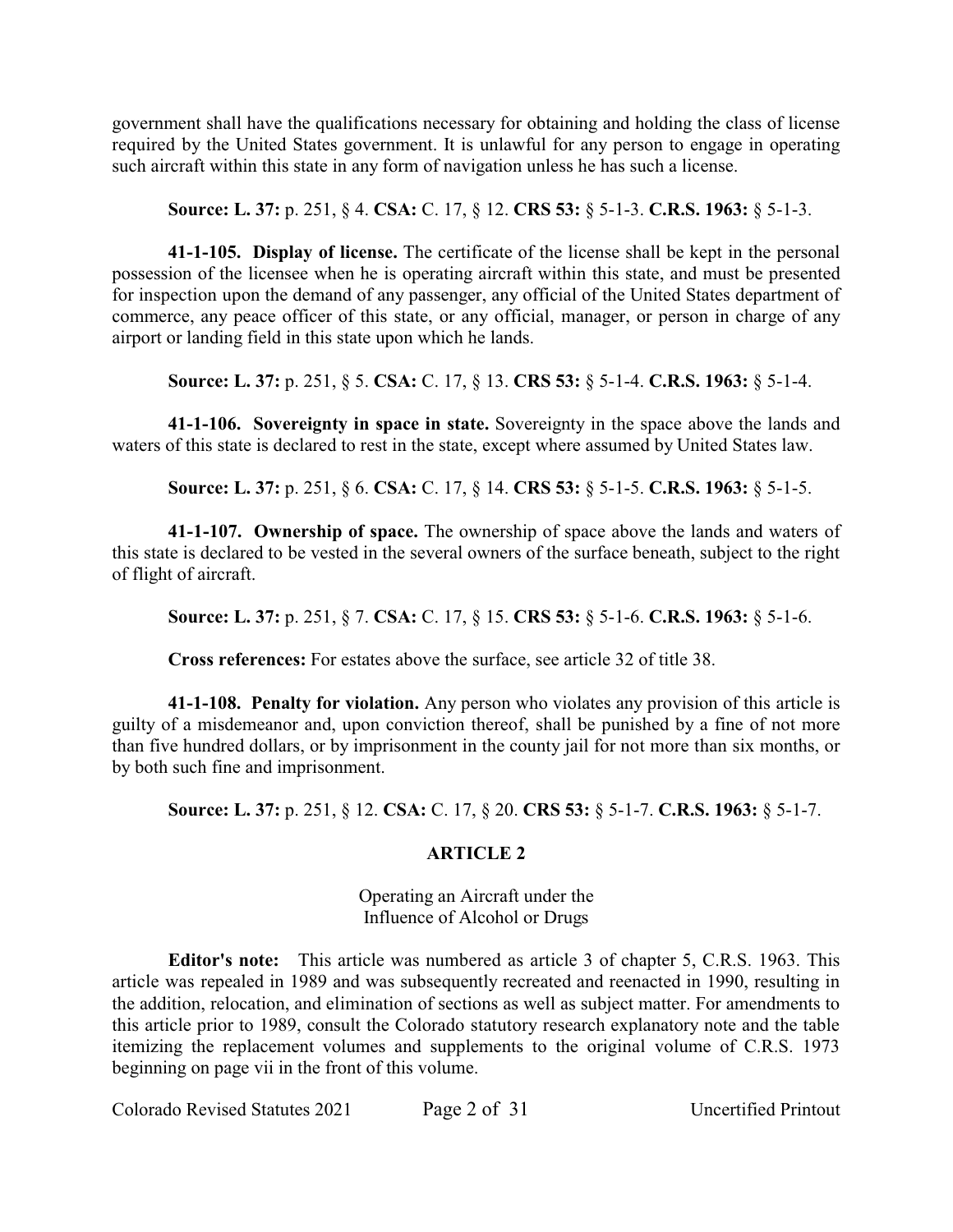**41-2-101. Definitions.** As used in this article, unless the context otherwise requires:

(1) "Aircraft" means any vehicle used or designed for carrying any person, persons, or freight and used or designed for aviation or flight in the air in control of a crew member, whether it is or is not a certificated vehicle under the rules of the federal aviation administration, and the federal department of transportation, or its successor.

(2) "Controls" means the wheel, yoke, stick, cyclic, collective, throttle, mixture, propeller, lever, switch, gage, circuit breaker, doors, emergency exits, or any other thing that pertains to the safe operation of an aircraft.

(3) "Crewmember" means any person assigned to perform any duty in an aircraft during flight time.

(4) "Flight time" means any time from the moment an aircraft is occupied and in control.

(5) "Operating an aircraft" means being in actual physical control or having immediate access to the controls of an aircraft, or being involved in the safe operation of any part of an aircraft as a crewmember.

**Source: L. 90:** Entire article RC&RE, p. 1769, § 1, effective July 1.

**41-2-102. Operating an aircraft under the influence - operating an aircraft with excessive alcohol content - tests - penalties - useful public service program - definition repeal.** (1) (a) It is a misdemeanor for any person who is under the influence of alcohol or one or more drugs, or a combination of both alcohol and one or more drugs, to operate any aircraft in this state.

(b) (I) It is a misdemeanor for any person who is an habitual user of any controlled substance, as defined in section 18-18-102 (5), C.R.S., to operate any aircraft in this state.

(II) This subsection (1)(b) is repealed, effective March 1, 2022.

(c) For the purposes of this subsection (1), "one or more drugs" shall mean all substances defined as a drug in section 27-80-203 (13), C.R.S., and all controlled substances, as defined in section 18-18-102 (5), C.R.S.

(d) The fact that any person charged with a violation of this subsection (1) is or has been entitled to use one or more drugs under the laws of this state shall not constitute a defense against any charge of violating this subsection (1).

(e) "Operating an aircraft under the influence" means operating an aircraft when a person has consumed alcohol or one or more drugs, or a combination of alcohol and one or more drugs, which alcohol alone, or one or more drugs alone, or alcohol combined with one or more drugs affects him to a degree that he is substantially incapable, either mentally or physically, or both mentally and physically, to exercise clear judgment, sufficient physical control, or due care in the safe operation of an aircraft.

(f) Pursuant to section 16-2-106, C.R.S., in charging a violation of paragraph (a) of this subsection (1), it shall be sufficient to describe the offense charged as "operated an aircraft under the influence of alcohol or drugs or both".

(2) (a) **[***Editor's note: This version of subsection (2)(a) is effective until March 1, 2022.***]** It is a misdemeanor for any person to operate any aircraft in this state when the amount of alcohol in such person's blood, as shown by analysis of the person's blood or breath, is 0.04 or more grams of alcohol per hundred milliliters of blood or 0.04 or more grams of alcohol per two hundred ten liters of breath at the time of operating an aircraft or within two hours after such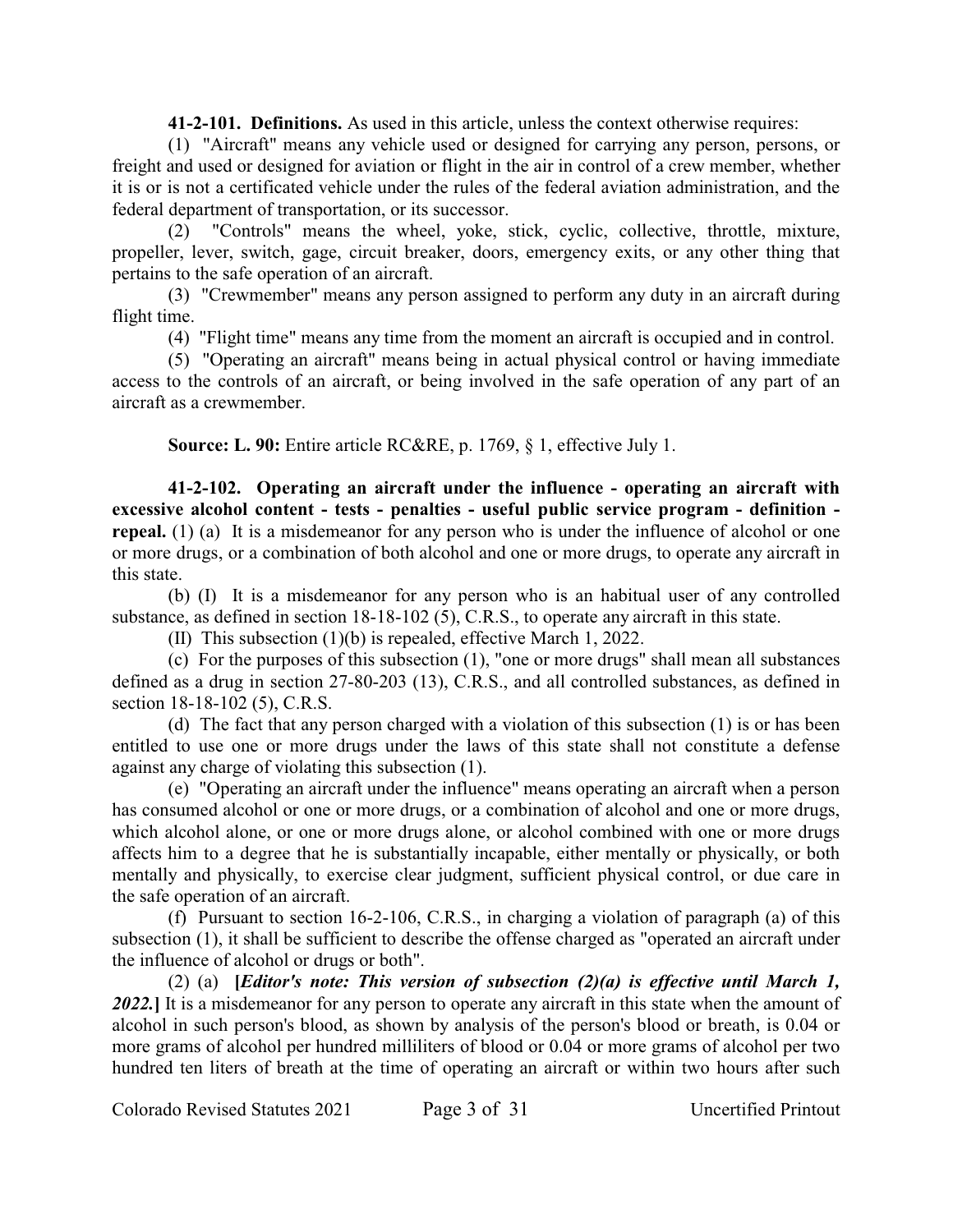operation. During a trial, if the state's evidence raises the issue, or if a defendant presents some credible evidence, that he consumed alcohol between the time that he stopped operating an aircraft and the time that testing occurred, such issue shall be an affirmative defense, and the prosecution must establish beyond a reasonable doubt that the minimum 0.04 blood or breath alcohol content required in this paragraph (a) was reached as a result of alcohol consumed by the defendant before he stopped operating an aircraft.

(2) (a) **[***Editor's note: This version of subsection (2)(a) is effective March 1, 2022.***]** It is a class 1 misdemeanor for any person to operate any aircraft in this state when the amount of alcohol in such person's blood, as shown by analysis of the person's blood or breath, is 0.04 or more grams of alcohol per hundred milliliters of blood or 0.04 or more grams of alcohol per two hundred ten liters of breath at the time of operating an aircraft or within two hours after such operation. During a trial, if the state's evidence raises the issue, or if a defendant presents some credible evidence, that the defendant consumed alcohol between the time that the defendant stopped operating an aircraft and the time that testing occurred, such issue shall be an affirmative defense, and the prosecution must establish beyond a reasonable doubt that the minimum 0.04 blood or breath alcohol content required in this subsection (2)(a) was reached as a result of alcohol consumed by the defendant before the defendant stopped operating an aircraft.

(b) In any prosecution for a violation of this subsection (2), the defendant shall be entitled to offer direct and circumstantial evidence to show that there is a disparity between what the tests show and other facts so that the trier of fact could infer that the tests were in some way defective or inaccurate. Such evidence may include testimony of nonexpert witnesses relating to the absence of any or all of the common symptoms or signs of intoxication for the purpose of impeachment of the accuracy of the analysis of the person's blood or breath.

(c) Pursuant to section 16-2-106, C.R.S., in charging a violation of this subsection (2), it shall be sufficient to describe the offense charged as "operated an aircraft with excessive alcohol content".

(3) Notwithstanding the provisions of section 18-1-408, C.R.S., during a trial of any person accused of violating subsection (1) and subsection (2) of this section, the court shall not require the prosecution to elect between the two violations. The court or a jury may consider and convict the person of a violation of either subsection (1) or subsection (2), or both subsection (1) and subsection (2), of this section. If the person is convicted of more than one violation, the sentences imposed shall run concurrently.

(4) (a) In any prosecution for a violation of subsection (1) of this section, the amount of alcohol in the defendant's blood or breath at the time of the commission of the alleged offense or within a reasonable time thereafter, as shown by analysis of the defendant's blood or breath, shall give rise to the presumption that the defendant was under the influence of alcohol if:

(I) There was at such time 0.04 or more grams of alcohol per one hundred milliliters of blood as shown by analysis of such person's blood; or

(II) There was at such time 0.04 or more grams of alcohol per two hundred ten liters of breath as shown by analysis of such person's breath.

(b) The limitations of this subsection (4) shall not be construed as limiting the introduction, reception, or consideration of any other competent evidence bearing upon the question of whether or not the defendant was under the influence of alcohol or whether or not his ability to operate an aircraft was impaired by the consumption of alcohol.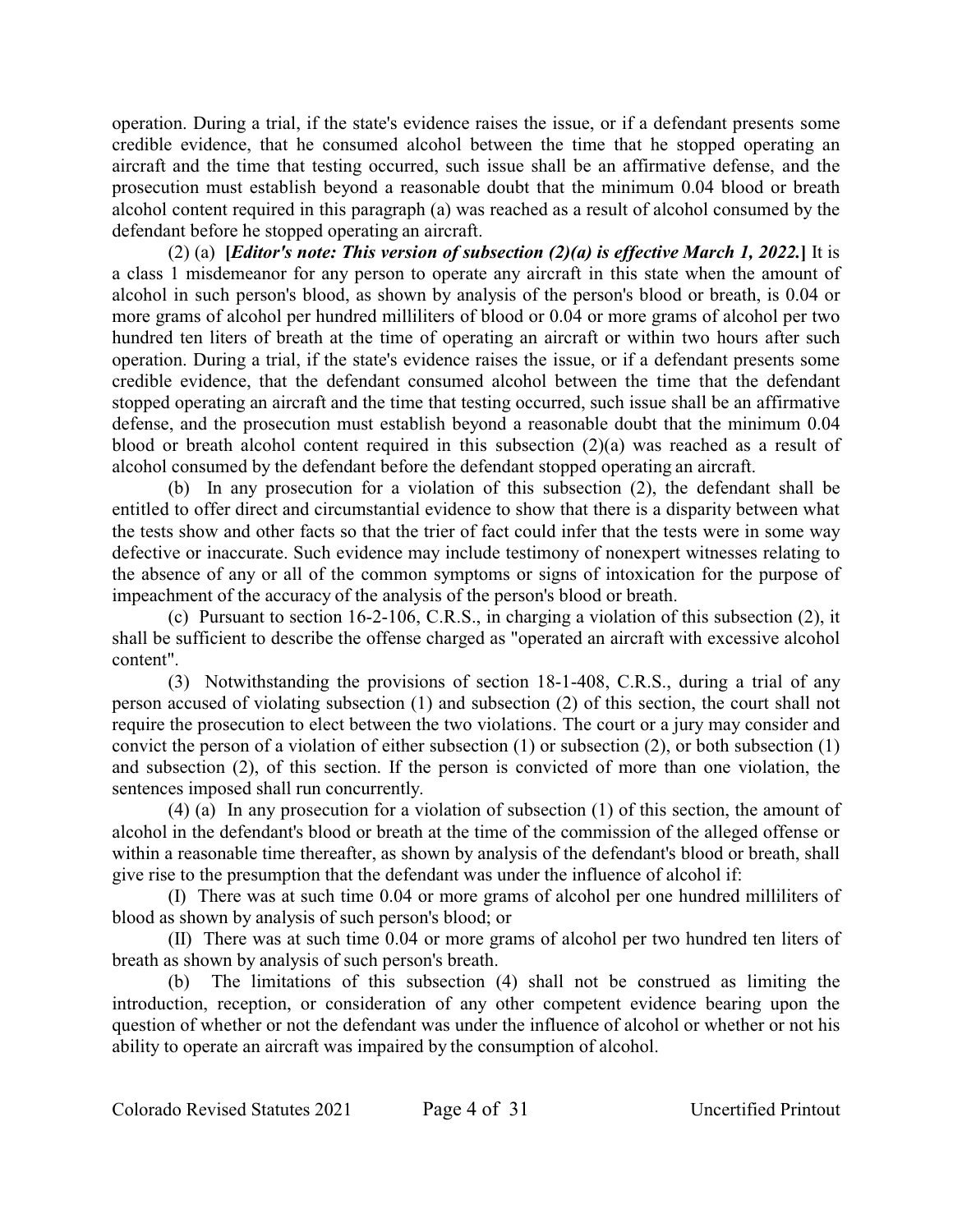(5) Following the lawful contact with a person who has been operating an aircraft, and when a law enforcement officer reasonably suspects that a person was operating an aircraft while under the influence of alcohol, such law enforcement officer may conduct a preliminary screening test using a device approved by the executive director of the department of public health and environment after first advising the operator that the operator may either refuse or agree to provide a sample of the operator's breath for such preliminary test. The results of this preliminary screening test may be used by a law enforcement officer in determining whether probable cause exists to believe such person was operating an aircraft in violation of subsection (1) or (2) of this section and whether to administer a test pursuant to paragraph (a) of subsection (6) of this section. Neither the results of such preliminary screening test nor the fact that the person refused such test shall be used in any court action except in a hearing outside of the presence of a jury, when such hearing is held to determine if a law enforcement officer had probable cause to believe that the operator committed a violation of subsection (1) or (2) of this section. The results of such preliminary screening test shall be made available to the operator or his attorney on request. The preliminary screening test shall not substitute for or qualify as the test or tests required by paragraph (a) of subsection (6) of this section.

(6) (a) (I) On and after July 1, 1990, any person who operates an aircraft anywhere in this state shall be deemed to have expressed his consent to the provisions of this paragraph (a).

(II) Any person who operates an aircraft anywhere in this state shall be required to take and complete, and to cooperate in the taking and completing of, any test or tests of his breath or blood for the purpose of determining the alcoholic content of his blood or breath when so requested and directed by a law enforcement officer having probable cause to believe that the person was operating an aircraft in violation of subsection (1) or (2) of this section. Except as otherwise provided in this section, if such person requests that said test be a blood test, then the test shall be of his blood; but, if such person requests that a specimen of his blood not be drawn, then a specimen of his breath shall be obtained and tested. If such person elects either a blood test or a breath test, such person shall not be permitted to change such election, and, if such person fails to take and complete, and to cooperate in the completing of, the test elected, such failure shall be deemed to be a refusal to submit to testing. If such person is unable to take, or to complete, or to cooperate in the completing of a breath test because of injuries, illness, disease, physical infirmity, or physical incapacity, or if such person is receiving medical treatment at a location at which a breath testing instrument certified by the department of public health and environment is not available, the test shall be of such person's blood.

(III) Any person who operates an aircraft anywhere in this state shall be required to submit to and to complete, and to cooperate in the completing of, a test or tests of his blood, saliva, and urine for the purpose of determining the drug content within his system when so requested and directed by a law enforcement officer having probable cause to believe that the person was operating an aircraft in violation of subsection (1) of this section and when it is reasonable to require such testing of blood, saliva, and urine to determine whether such person was under the influence of, or impaired by, one or more drugs, or one or more controlled substances, or a combination of both alcohol and one or more drugs, or a combination of both alcohol and one or more controlled substances.

(IV) Any person who is required to take and to complete, and to cooperate in the completing of, any test or tests shall cooperate with the person authorized to obtain specimens of his blood, breath, saliva, or urine, including the signing of any release or consent forms required

Colorado Revised Statutes 2021 Page 5 of 31 Uncertified Printout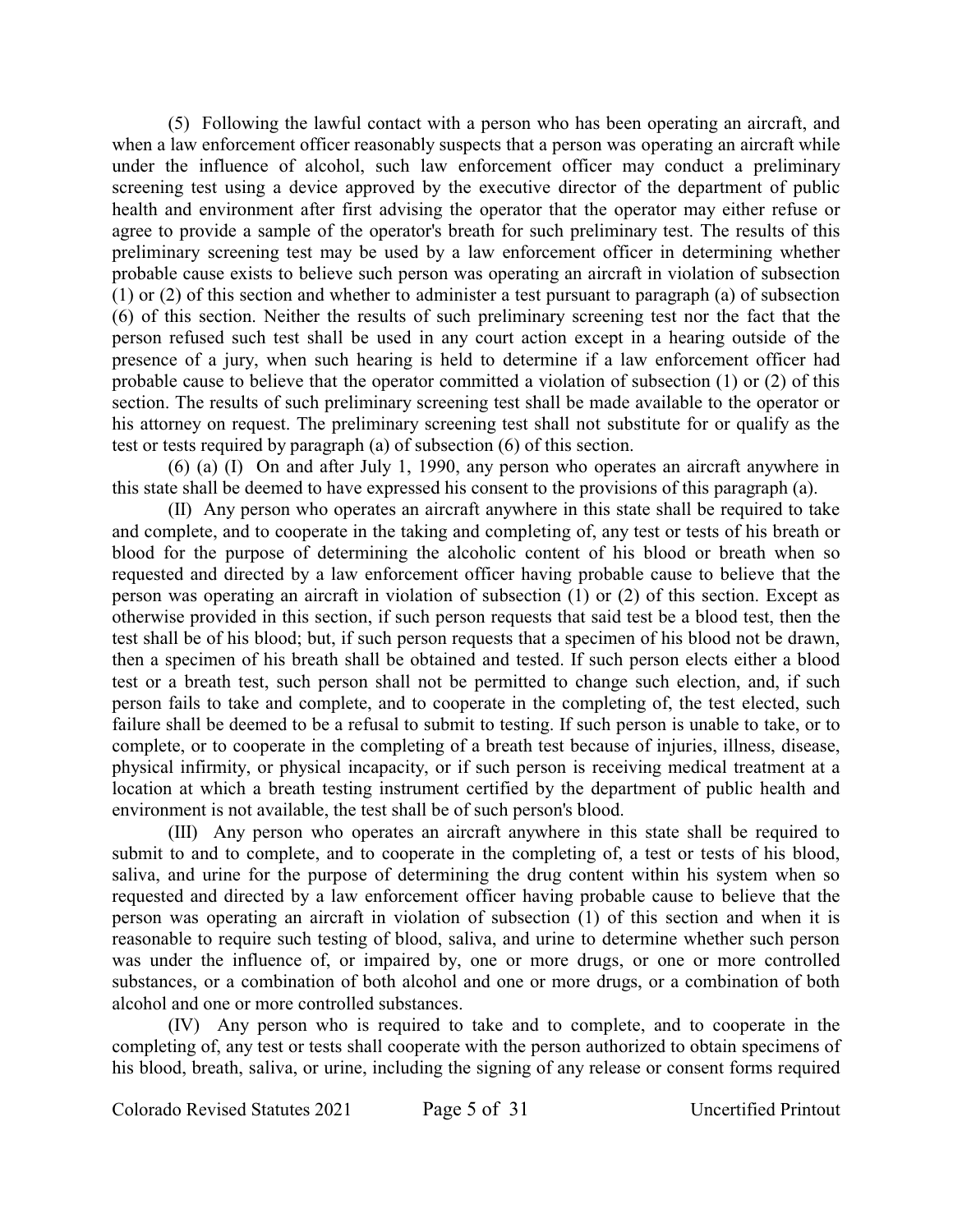by any person, hospital, clinic, or association authorized to obtain such specimens. If such person does not cooperate with the person, hospital, clinic, or association authorized to obtain such specimens, including the signing of any release or consent forms, such noncooperation shall be considered a refusal to submit to testing. No law enforcement officer shall physically restrain any person for the purpose of obtaining a specimen of his blood, breath, saliva, or urine for testing except when the officer has probable cause to believe that the person has committed a violation of section 18-3-105, 18-3-106, 18-3-204, 18-3-205, or 18-3-208, C.R.S., and the person is refusing to take or to complete, or to cooperate in the completing of, any test or tests, then, in such event, the law enforcement officer may require a blood test. Evidence acquired through such involuntary blood test shall be admissible in any prosecution for a violation of subsection (1) or (2) of this section and for a violation of section 18-3-105 or 18-3-204, C.R.S.

(b) (I) The tests shall be administered at the direction of a law enforcement officer having probable cause to believe that the person had been operating an aircraft in violation of subsection (1) or (2) of this section and in accordance with rules and regulations prescribed by the state board of health concerning the health of the person being tested and the accuracy of such testing. Strict compliance with such rules and regulations shall not be a prerequisite to the admissibility of test results at trial unless the court finds that the extent of noncompliance with a board of health rule has so impaired the validity and reliability of the testing method and the test results as to render the evidence inadmissible. In all other circumstances, failure to strictly comply with such rules and regulations shall only be considered in the weight to be given to the test results and not to the admissibility of such test results. It shall not be a prerequisite to the admissibility of test results at trial that the prosecution present testimony concerning the composition of any kit used to obtain blood, urine, saliva, or breath specimens. A sufficient evidentiary foundation concerning the compliance of such kits with the rules and regulations of the department of public health and environment shall be established by the introduction of a copy of the manufacturer's or supplier's certificate of compliance with such rules and regulations if such certificate specifies the contents, sterility, chemical makeup, and amounts of chemicals contained in such kit.

(II) No person except a physician, a registered nurse, an emergency medical service provider, as defined in part 1 of article 3.5 of title 25 and as certified or licensed under part 2 of article 3.5 of title 25 who is authorized within his or her scope of practice to draw blood, or a person whose normal duties include withdrawing blood samples under the supervision of a physician or registered nurse shall withdraw blood to determine the alcohol or drug content of the blood for purposes of this section. In a trial for a violation of subsection (1) or (2) of this section, the testimony of a law enforcement officer that the officer witnessed the taking of a blood specimen by a person who the officer reasonably believed was authorized to withdraw a blood specimen is sufficient evidence that the person was authorized, and testimony from the person who obtained the blood specimens concerning the person's authorization to obtain blood specimens is not a prerequisite to the admissibility of test results concerning the blood specimen obtained. Civil liability does not attach to a person authorized to obtain blood, breath, saliva, or urine specimens or to a hospital, clinic, or association in or for which the specimens are obtained as provided in this subsection (6) as a result of the act of obtaining the specimens from any person submitting thereto if the specimens were obtained according to the rules of the state board of health; except that this subsection  $(6)(b)(II)$  does not relieve the person from liability for negligence in obtaining any specimen sample.

Colorado Revised Statutes 2021 Page 6 of 31 Uncertified Printout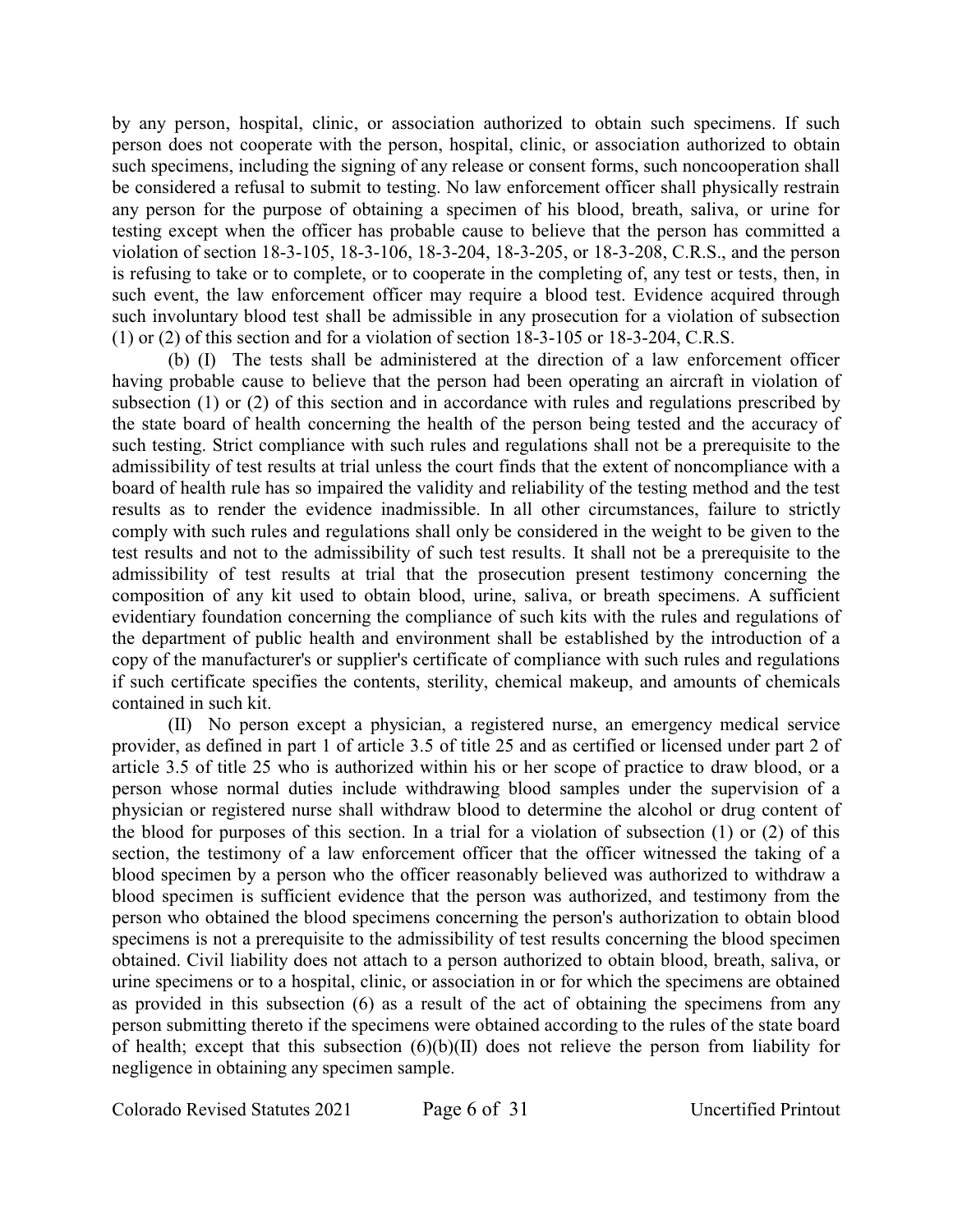(c) Any person who is dead or unconscious shall be tested to determine the alcohol or drug content of his blood or any drug content within his system as provided in this subsection (6). If a test cannot be administered to a person who is unconscious, hospitalized, or undergoing medical treatment because the test would endanger such person's life or health, the law enforcement agency shall be allowed to test any blood, urine, or saliva which was obtained and not utilized by a health-care provider and shall have access to that portion of the analysis and results of any tests administered by such provider which shows the alcohol or drug content of the person's blood, urine, or saliva or any drug content within his system. Such test results shall not be considered privileged communications, and the provisions of section 13-90-107, C.R.S., relating to the physician-patient privilege shall not apply. Any person who is dead, in addition to the tests prescribed, shall also have his blood checked for carbon monoxide content and for the presence of drugs, as prescribed by the department of public health and environment. Such information obtained shall be made a part of the accident report.

(d) If a person refuses to take or to complete, or to cooperate with the completing of, any test or tests as provided in this subsection (6) and such person subsequently stands trial for a violation of subsection (1) of this section, the refusal to take or to complete, or to cooperate with the completing of, any test or tests shall be admissible into evidence at the trial, and a person may not claim the privilege against self-incrimination with regard to admission of refusal to take or to complete, or to cooperate with the completing of, any test or tests.

(7) (a) **[***Editor's note: This version of subsection (7)(a) is effective until March 1, 2022.***]** (I) Every person who is convicted of a violation of subsection (1) or subsection (2) of this section shall be punished by imprisonment in the county jail for not less than five days nor more than one year, and, in addition, the court may impose a fine of not less than three hundred dollars nor more than one thousand dollars. Except as provided in subparagraph (II) of paragraph (d) of this subsection (7), the minimum period of imprisonment provided for such violation shall be mandatory. In addition to any other penalty that is imposed, every person who is convicted of a violation to which this subparagraph (I) applies shall perform not less than forty-eight hours nor more than ninety-six hours of useful public service. The performance of the minimum period of service shall be mandatory, and the court shall have no discretion to suspend the mandatory minimum period of performance of such service.

(II) Upon a conviction of a violation of subsection (1) or subsection (2) of this section, which violation occurred within five years of the date of a previous violation, for which there has been a conviction, of subsection (1) or (2) of this section, the offender shall be punished by imprisonment in the county jail for not less than ninety days nor more than one year, and, in addition, the court may impose a fine of not less than five hundred dollars nor more than one thousand five hundred dollars. The minimum period of imprisonment as provided for such violation shall be mandatory, but the court may suspend up to eighty-three days of the period of imprisonment if the offender complies with the provisions of subparagraph (I) of paragraph (d) of this subsection (7). In addition to any other penalty that is imposed, every person who is convicted of a violation to which this subparagraph (II) applies shall perform not less than sixty hours nor more than one hundred twenty hours of useful public service. The performance of the minimum period of service shall be mandatory, and the court shall have no discretion to suspend the mandatory minimum period of performance of such service.

(7) (a) **[***Editor's note: This version of subsection (7)(a) is effective March 1, 2022.***]** (I) Every person who is convicted of a violation of subsection (1) of this section shall be punished

Colorado Revised Statutes 2021 Page 7 of 31 Uncertified Printout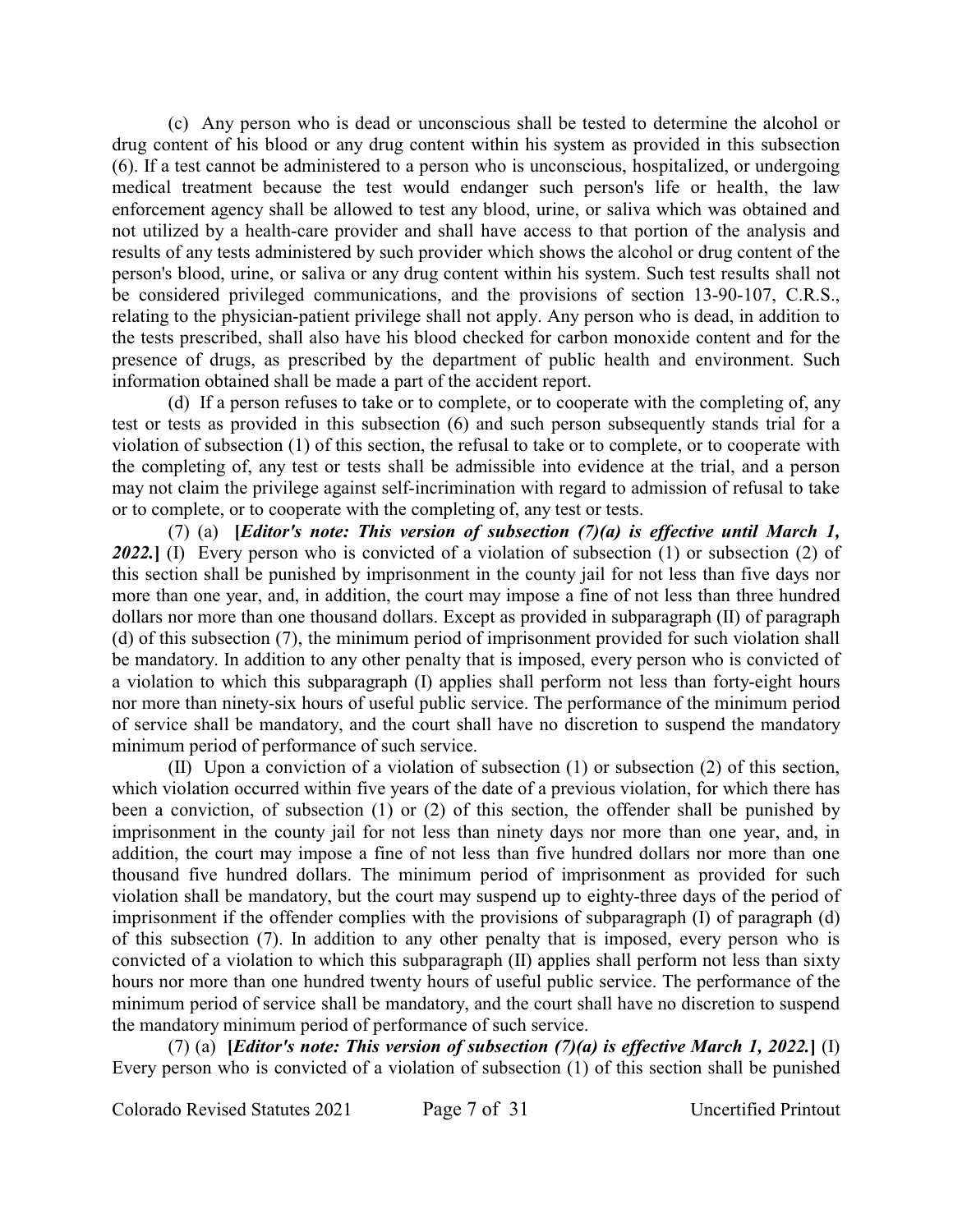by imprisonment in the county jail for not less than five days nor more than one year, and, in addition, the court may impose a fine of not less than three hundred dollars nor more than one thousand dollars. Except as provided in subsection  $(7)(d)(II)$  of this section, the minimum period of imprisonment provided for such violation shall be mandatory. In addition to any other penalty that is imposed, every person who is convicted of a violation to which this subsection  $(7)(a)(I)$ applies shall perform not less than forty-eight hours nor more than ninety-six hours of useful public service. The performance of the minimum period of service shall be mandatory, and the court shall have no discretion to suspend the mandatory minimum period of performance of such service.

(II) Upon a conviction of a violation of subsection (1) of this section, which violation occurred within five years of the date of a previous violation, for which there has been a conviction, of subsection (1) or (2) of this section, the offender shall be punished by imprisonment in the county jail for not less than ninety days nor more than one year, and, in addition, the court may impose a fine of not less than five hundred dollars nor more than one thousand five hundred dollars. The minimum period of imprisonment as provided for such violation shall be mandatory, but the court may suspend up to eighty-three days of the period of imprisonment if the offender complies with the provisions of subsection (7)(d)(I) of this section. In addition to any other penalty that is imposed, every person who is convicted of a violation to which this subsection  $(7)(a)(I)$  applies shall perform not less than sixty hours nor more than one hundred twenty hours of useful public service. The performance of the minimum period of service shall be mandatory, and the court shall have no discretion to suspend the mandatory minimum period of performance of such service.

(b) The provisions of this subsection (7) relating to the performance of useful public service are also applicable to any defendant who receives a diversion in accordance with section 18-1.3-101, C.R.S., or who receives a deferred sentence in accordance with section 18-1.3-102, C.R.S., and the completion of any stipulated amount of useful public service hours to be completed by the defendant shall be ordered by the court in accordance with the conditions of such deferred prosecution or deferred sentence as stipulated to by the prosecution and the defendant.

(c) For the purposes of paragraph (a) of this subsection (7), a person shall be deemed to have a previous conviction of subsection (1) or (2) of this section if such person has been convicted of an act under the laws of any other state, the United States, or any territory subject to the jurisdiction of the United States which, if committed within this state, would be a violation of subsection (1) or (2) of this section.

(d) (I) **[***Editor's note: This version of subsection (7)(d)(I) is effective until March 1, 2022.***]** Upon conviction of a violation of subsection (1) or (2) of this section, the court shall sentence the defendant in accordance with the provisions of paragraph (a) of this subsection (7). The court shall consider the alcohol and drug evaluation required pursuant to subsection (8) of this section prior to sentencing; except that the court may proceed to immediate sentencing without considering such alcohol and drug evaluation if the defendant has no prior or pending charges under this section and neither the defendant nor the prosecuting attorney objects. If the court proceeds to immediate sentencing, without considering such alcohol and drug evaluation, such alcohol and drug evaluation shall be conducted after sentencing, and the court shall order the defendant to complete the education and treatment program recommended in such alcohol and drug evaluation. If the defendant disagrees with the education and treatment program

Colorado Revised Statutes 2021 Page 8 of 31 Uncertified Printout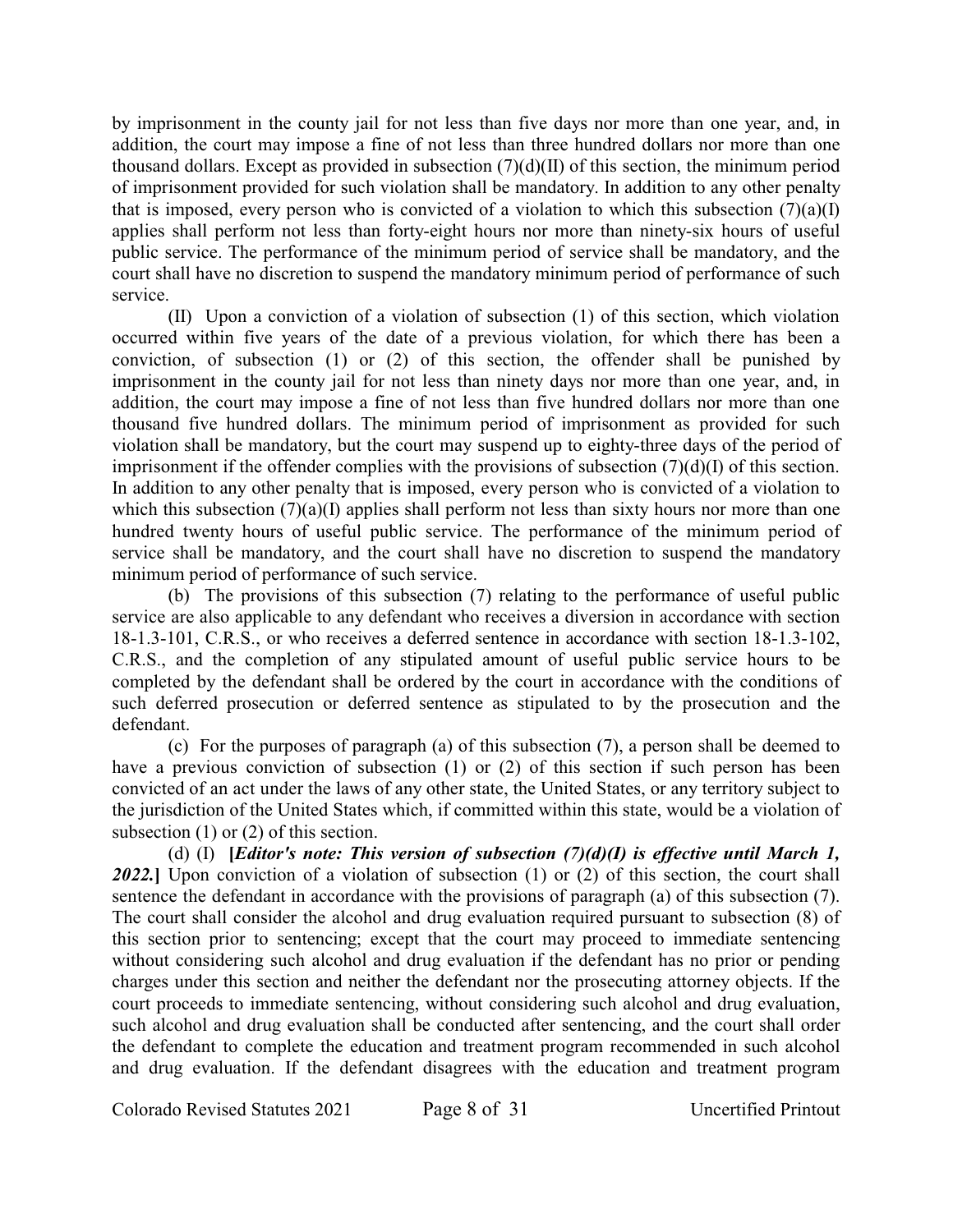recommended in such alcohol and drug evaluation, he may request the court to hold a hearing to determine which education and treatment program should be completed by the defendant.

(d) (I) **[***Editor's note: This version of subsection (7)(d)(I) is effective March 1, 2022.***]** Upon conviction of a violation of subsection (1) of this section, the court shall sentence the defendant in accordance with the provisions of subsection (7)(a) of this section. The court shall consider the alcohol and drug evaluation required pursuant to subsection (8) of this section prior to sentencing; except that the court may proceed to immediate sentencing without considering such alcohol and drug evaluation if the defendant has no prior or pending charges under this section and neither the defendant nor the prosecuting attorney objects. If the court proceeds to immediate sentencing, without considering such alcohol and drug evaluation, such alcohol and drug evaluation shall be conducted after sentencing, and the court shall order the defendant to complete the education and treatment program recommended in such alcohol and drug evaluation. If the defendant disagrees with the education and treatment program recommended in such alcohol and drug evaluation, the defendant may request the court to hold a hearing to determine which education and treatment program should be completed by the defendant.

(II) For sentencing purposes concerning convictions for second and subsequent offenses, prima facie proof of a defendant's previous convictions shall be established when the prosecuting attorney and the defendant stipulate to the existence of the prior conviction or convictions or the prosecuting attorney presents to the court a copy of the court record of such conviction in this state or some other state. The court shall not proceed to immediate sentencing when there is not a stipulation to prior convictions or if the prosecution requests an opportunity to obtain a conviction record. The prosecuting attorney shall not be required to plead or prove any previous convictions at trial, and sentencing concerning convictions for second and subsequent offenses shall be a matter to be determined by the court at sentencing.

(e) The sentence of any person subject to the provisions of subparagraph (II) of paragraph (a) of this subsection (7) may be suspended to the extent provided for in said subparagraph (II) if the offender receives a presentence alcohol and drug evaluation; based on that evaluation, satisfactorily completes an appropriate level I or level II alcohol and drug education or treatment program; and abstains from the use of alcohol for a period of one year from the date of sentencing. Such abstinence shall be monitored by the treatment facility by the administration of disulfiram or by any other means that the director of the treatment facility deems appropriate. If, at any time during the one-year period, the offender does not satisfactorily comply with the conditions of the suspension, that sentence shall be reimposed, and the offender shall spend that portion of his sentence which was suspended in the county jail.

(f) In addition to the penalties prescribed in this subsection (7), persons convicted of violations of subsection (1) or (2) of this section are subject to the costs imposed by section 24- 4.1-119 (1)(c), C.R.S., relating to the crime victim compensation fund.

(g) In addition to any other penalty provided by law, the court may sentence a defendant who is convicted pursuant to this section to a period of probation for purposes of treatment not to exceed two years. As a condition of probation, the defendant shall be required to make restitution in accordance with the provisions of section 18-1.3-205, C.R.S.

(h) The provisions of section 42-4-1301.4, C.R.S., shall apply to this article.

(8) The office of behavioral health in the department of human services shall provide presentence alcohol and drug evaluations on all persons convicted of a violation of subsection (1) or (2) of this section, in the same manner as described in section 42-4-1301.3.

Colorado Revised Statutes 2021 Page 9 of 31 Uncertified Printout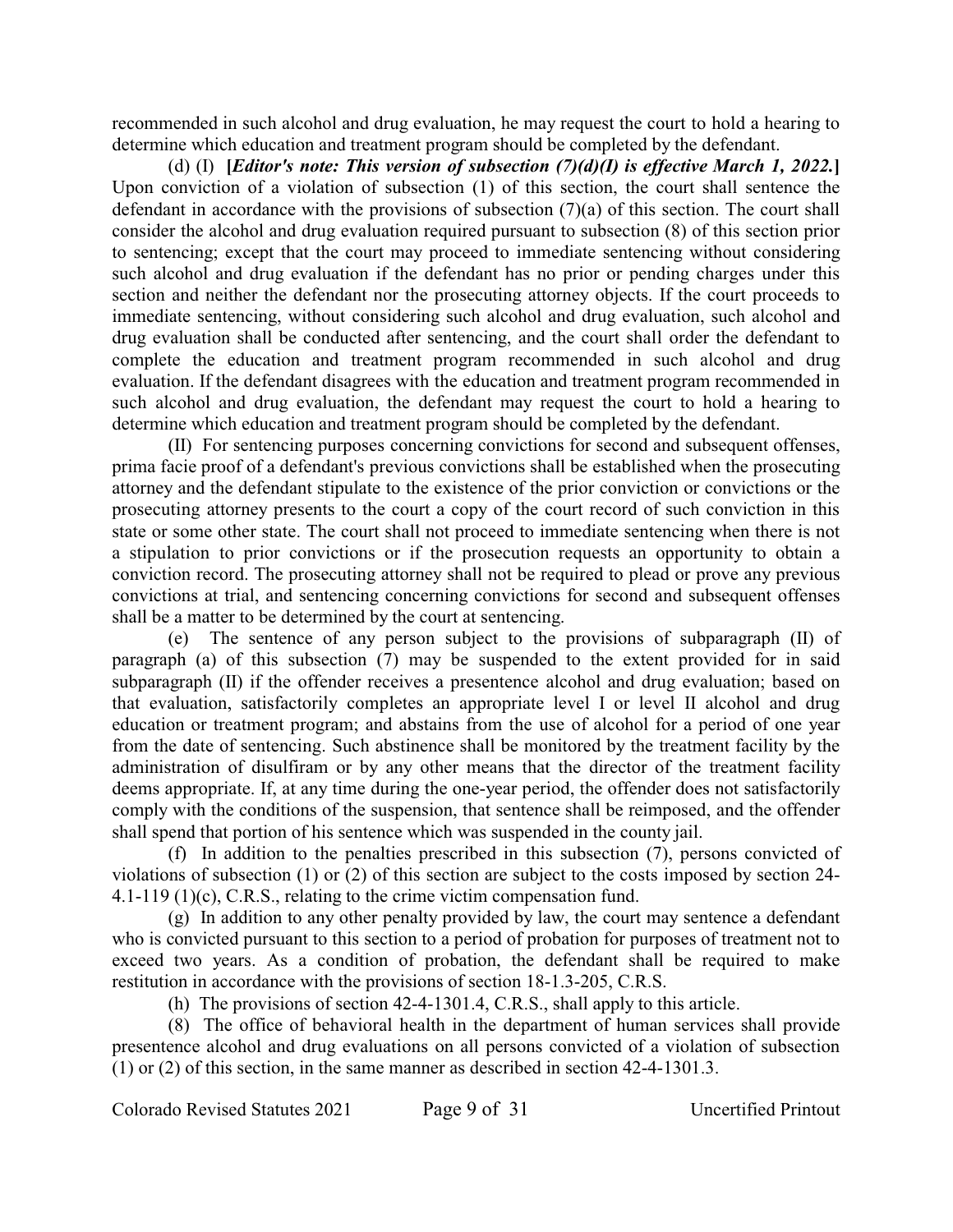(9) Upon a plea of guilty, or a verdict of guilty by the court or a jury, to any offense specified in subsection (1) or (2) of this section, the court shall order the defendant to immediately report to the sheriff's department in the county where the defendant was convicted, at which time the defendant's fingerprints and photographs shall be taken and returned to the court, which fingerprints and photographs shall become a part of the court's official documents and records pertaining to the defendant's conviction and the defendant's identification in association with such conviction. On any trial for a violation of any of the offenses specified in subsection (1) or (2) of this section, a duly authenticated copy of the record of former convictions and judgments of any court of record for any of said crimes against the party indicted or informed against shall be prima facie evidence of such convictions and may be used in evidence against such party. Identification photographs and fingerprints that are part of the record of such former convictions and judgments of any court of record or that are part of the record at the place of such party's incarceration after sentencing for any of such former convictions and judgments shall be prima facie evidence of the identity of such party and may be used in evidence against him. Any person who fails to immediately comply with the court's order to report to the sheriff's department, to furnish fingerprints, or to have his photographs taken may be held in contempt of court.

(10) As used in this section, "convicted" includes a plea of no contest accepted by the court.

**Source: L. 90:** Entire article RC&RE, p. 1770, § 1, effective July 1. **L. 93:** (5) and (8) amended, p. 1124, § 44, effective July 1, 1994. **L. 94:** (6)(a)(II), (6)(b)(I), and (6)(c) amended, p. 2806, § 597, effective July 1; (7)(h) and (8) amended, p. 2571, § 97, effective January 1, 1995. **L. 2002:** (7)(h) and (8) amended, p. 1921, § 14, effective July 1; (7)(b) and (7)(g) amended, p. 1559, § 361, effective October 1. **L. 2008:** (4) amended, p. 1915, § 134, effective August 5. **L. 2011:** (8) amended, (HB11-1303), ch. 264, p. 1177, § 98, effective August 10. **L. 2012:** (1)(b) and (1)(c) amended, (HB 12-1311), ch. 281, p. 1631, § 86, effective July 1; (6)(b)(II) amended, (HB 12-1059), ch. 271, p. 1439, § 24, effective July 1. **L. 2013:** (7)(b) amended, (HB 13-1156), ch. 336, p. 1960, § 12, effective August 7. **L. 2017:** (8) amended, (SB 17-242), ch. 263, p. 1257, § 18, effective May 25. **L. 2019:** (6)(b)(II) amended, (SB 19-242), ch. 396, p. 3531, § 25, effective May 31. **L. 2021:** (2)(a), (7)(a), and (7)(d)(I) amended, (SB 21-271), ch. 462, p. 3298, § 704, effective March 1, 2022; (1)(b)(II) added by revision, (SB 21-271), ch. 462, pp. 3298, 3331, §§ 704, 803.

**Editor's note:** Section 803(2) of chapter 462 (SB 21-271), Session Laws of Colorado 2021, provides that the act changing this section applies to offenses committed on or after March 1, 2022.

**Cross references:** For the legislative declaration contained in the 1993 act amending subsections (5) and (8) of this section, see section 1 of chapter 230, Session Laws of Colorado 1993. For the legislative declaration contained in the 1994 act amending subsection  $(6)(a)(II)$ ,  $(6)(b)(I)$ , and  $(6)(c)$ , see section 1 of chapter 345, Session Laws of Colorado 1994. For the legislative declaration contained in the 2002 act amending subsections  $(7)(b)$  and  $(7)(g)$ , see section 1 of chapter 318, Session Laws of Colorado 2002. For the legislative declaration in the 2012 act amending subsection  $(6)(b)(II)$ , see section 26 of chapter 271, Session Laws of

Colorado Revised Statutes 2021 Page 10 of 31 Uncertified Printout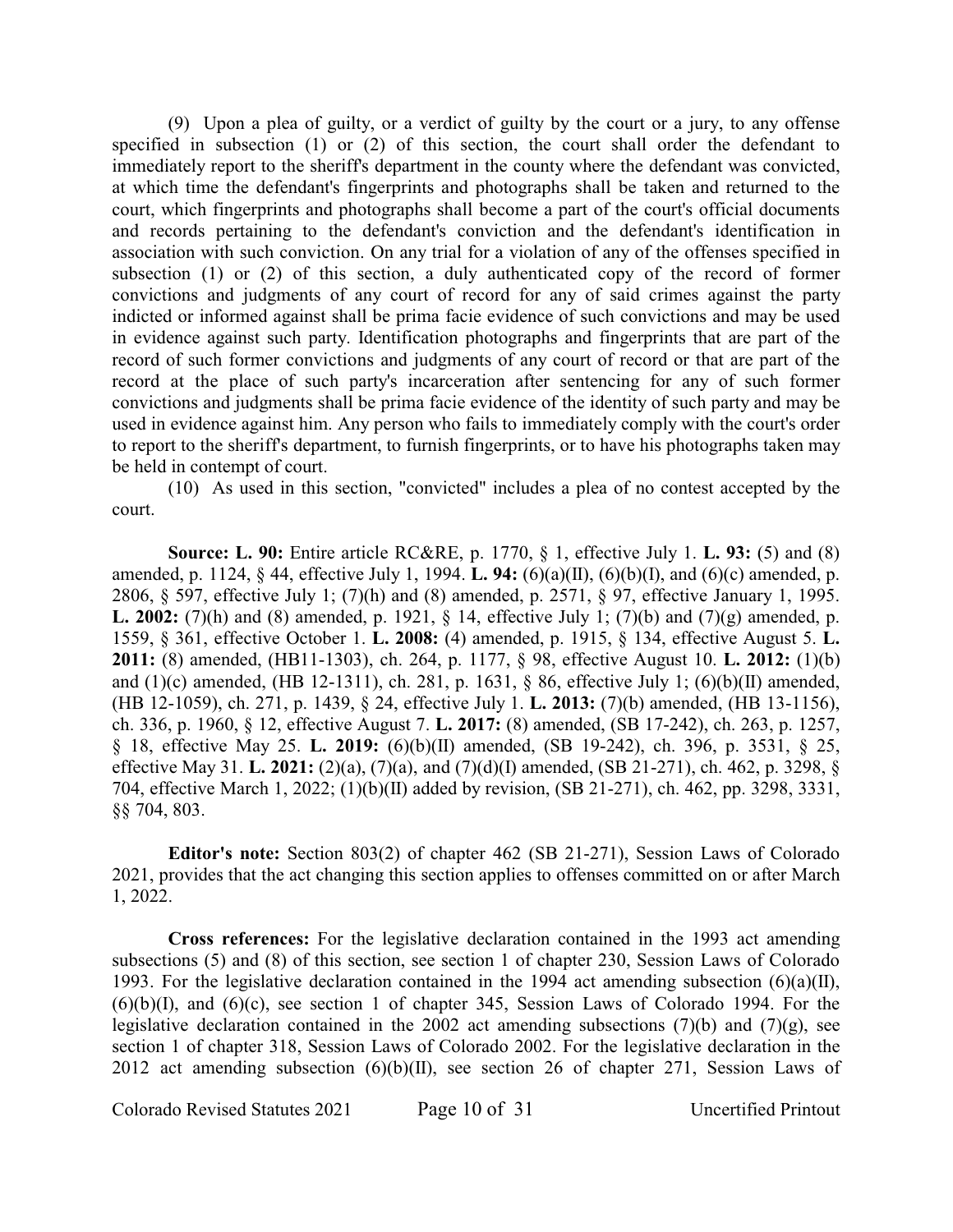Colorado 2012. For the legislative declaration in SB 17-242, see section 1 of chapter 263, Session Laws of Colorado 2017.

#### **AIRPORTS**

#### **Generally**

#### **ARTICLE 3**

#### Public Airport Authority Law

**Law reviews:** For article, "Creation and Regulation of Airport Authorities in Colorado", see 34 Colo. Law. 49 (Feb. 2005).

**41-3-101. Short title.** This article shall be known and may be cited as the "Public Airport Authority Act".

#### **Source: L. 65:** p. 164, § 1. **C.R.S. 1963:** § 5-5-1.

**41-3-102. Legislative declaration.** The purpose of this article is to authorize the creation by cities and towns, and counties, and the state of Colorado, through their joint action, and by counties acting by independent action or jointly with the state, of airport authorities, corporate and politic, and constituting political subdivisions of the state of Colorado, for the purpose of acquiring and improving airports, air navigation facilities, and related facilities, and the financing of the cost of such acquisition by the issuance of bonds or other obligations of such authorities payable from the income of any such authorities and otherwise secured to the extent permitted by law without the incurrence of an indebtedness by the state of Colorado, or by any of its political subdivisions, thereby promoting and facilitating transportation by air from or to points located within the state of Colorado, all to the benefit and general welfare of the state of Colorado, its political subdivisions, and the inhabitants thereof.

**Source: L. 65:** p. 164, § 2. **C.R.S. 1963:** § 5-5-2. **L. 69:** pp. 100, 105, §§ 1, 1.

**41-3-103. Definitions.** As used in this article, unless the context otherwise requires:

(1) "Air navigation facility" means any facility, other than one owned and operated by the United States, used in, available for use in, or designed for use in aid of air navigation, including any structures, mechanisms, lights, beacons, markers, communicating systems, or other instrumentalities or devices used or useful as an aid, or constituting an advantage or convenience to the safe taking off, navigation, and landing of aircraft, or the safe and efficient operation or maintenance of an airport, and any combination of any or all of such facilities.

(2) "Airport" means any area of land or water which is used, or intended for use, for the landing and takeoff of aircraft, and any appurtenant areas which are used, or intended for use, for airport buildings or other airport facilities or rights-of-way, together with all airport buildings and facilities located thereon however financed. Such facilities may also include land and buildings, together with all appurtenances necessary or convenient thereto for the

Colorado Revised Statutes 2021 Page 11 of 31 Uncertified Printout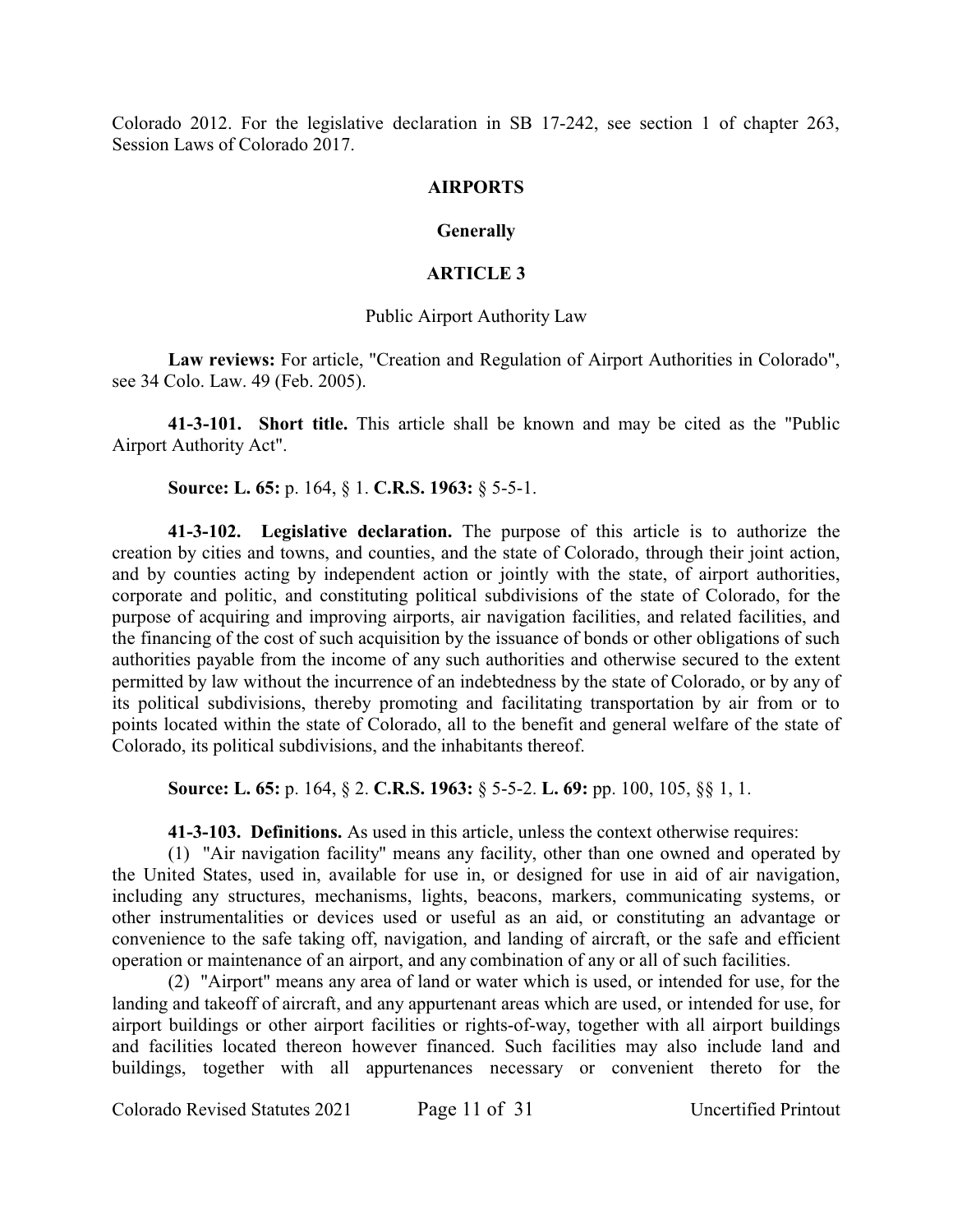accommodation or convenience of the public, whether or not the members of the public so accommodated are directly or indirectly engaged in transportation by air, including, but not limited to, parking, dining, recreational, and hotel facilities.

(3) "Airport hazard" means any structure, object of natural growth, or use of land which obstructs the airspace required for the flight of aircraft in landing or taking off at an airport, or is otherwise hazardous to such landing or taking off of aircraft.

(4) "Authority" means a body corporate and politic and constituting a political subdivision of the state created for airport purposes under the provisions of this article.

(5) "Board", as distinguished from the governing board defined in subsection (11) of this section, means the board of commissioners of any airport authority created pursuant to the provisions of this article.

(6) "Bonds" means any bonds, notes, interim certificates, debentures, or similar obligations issued by an authority pursuant to this article.

(7) "Clerk" means the custodian of the official records of a municipality or county.

(8) "Combination" means any combination comprised of two or more municipalities, two or more counties, or any combination of one or more municipalities and one or more counties.

(9) "County" means any county organized under the laws of the state of Colorado or an adjoining state and includes public entities which are both cities and counties.

(10) "Federal government" means the United States, or any of its officers, agencies, boards, or commissions.

(11) "Governing board" means the officials authorized by law to exercise by ordinance or resolution the lawmaking powers of a municipality or county.

(12) "Income of the authority" means all revenues derived directly or indirectly by the authority from the use and operation of the airport, including, but not limited to, interest on investments and all rentals, fees, rates, or other charges for the use of the airport, or for any services rendered by the authority in the operation thereof, but excluding, if necessary or appropriate, money received as grants or gifts from the federal government or the state or other sources, the use of which is limited by the grantor or donor to the construction of capital improvements to an airport.

(13) "Municipality" means any city or town, whether incorporated under the general laws of the state of Colorado or an adjoining state, article XX of the state constitution, or acts of the council and house of representatives of the territory of Colorado, but does not include local entities which are both cities and counties.

(14) "Person" means any individual, firm, partnership, corporation, company, association, joint-stock association, or body politic; and the term includes any trustee, receiver, assignee, or other similar representative thereof.

(15) "Resolution" means a resolution of the board of county commissioners of a county or ordinance of a city, city and county, or town, whichever form of action is necessary or appropriate under the laws of the state of Colorado or an adjoining state, or under the charter of a city, or city and county, incorporated pursuant to article XX of the state constitution.

(16) "State" means the state of Colorado or any of its agencies.

**Source: L. 65:** p. 164, § 3. **C.R.S. 1963:** § 5-5-3. **L. 69:** pp. 100, 105, §§ 2, 2. **L. 2016:** (9), (13), and (15) amended, (SB 16-168), ch. 164, p. 522, § 1, effective August 10.

Colorado Revised Statutes 2021 Page 12 of 31 Uncertified Printout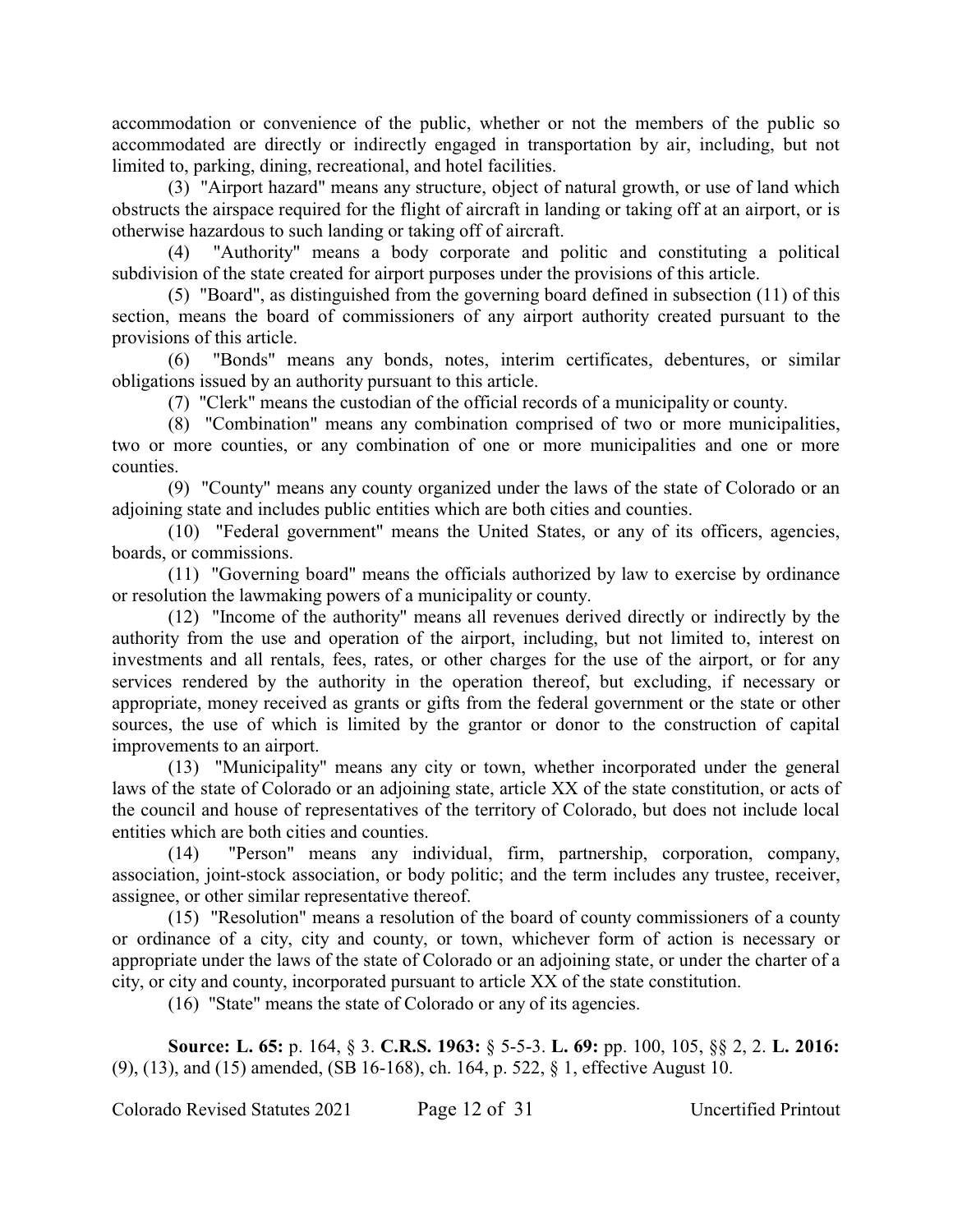**41-3-104. Creation of authorities.** (1) Any combination, or any county in this state acting independently, may create an authority that is authorized to operate an airport in this state and exercise the functions conferred by the provisions of this article, upon the issuance by the director of the division of local government in the department of local affairs of a certificate reciting that the authority has been duly organized according to the laws of the state of Colorado. Such certificate shall be issued by the director of said division upon the filing with him or her of a certified copy of the resolution of the county acting independently and, in the case of a combination, of each county or municipality joining therein, duly certified as correct by the clerk of the municipality or county. In the case of a combination, there shall also be filed with the director of said division a joint certificate of the clerks of any county or municipality joining therein, certifying that such counties or municipalities, and listing them, constitute all of the counties or municipalities joining in the formation of the authority. At the time of filing such resolutions, there shall also be filed a designation of the official name of the authority.

(2) Any combination creating an authority may be increased from time to time to include one or more additional counties or municipalities, if each additional municipality or county and the members then included in the authority and the board of commissioners of the authority, respectively, adopt a resolution consenting thereto. Any authority which was created by a county acting independently may be increased from time to time to include one or more additional counties or municipalities, if each additional municipality or county and the county creating the authority and the board of commissioners of the authority, respectively, adopt a resolution consenting thereto. Upon the inclusion of any county or municipality in an authority initially created by a county acting independently, such authority shall be deemed to have been created by a combination for purposes of this article. Upon the inclusion of any county or municipality in the authority so created, either initially or as an additional member later, all rights, contracts, obligations, and property, both real and personal, of such municipality or county used for or in relation to transportation by air shall vest in the authority created pursuant to this section, unless otherwise specifically provided by the resolution including such municipality or county in the authority.

(3) Any combination formed to create an authority may be decreased if each of the members then included therein and the board of the authority consent to the decrease and make provision for the retention or disposition of the assets and liabilities of the county or municipality, as the case may be; but, if the authority has any bonds outstanding, no such decrease shall be effective until at least seventy-five percent of the holders of the outstanding bonds of the authority consent thereto in writing, or unless the board determines that such decrease will not affect adversely the rights of the holders of such outstanding bonds.

(4) A municipality or a county in this state shall not adopt a resolution authorized by this section without a public hearing thereon. Notice shall be given at least ten days prior to the date of the hearing in a newspaper having a general circulation in the municipality or county, as the case may be.

(5) All commissioners of an authority shall be appointed for a term of four years each; except that a vacancy occurring other than by the expiration of term shall be filled for the unexpired term in the same manner as the original appointments.

(6) Any authority created pursuant to the provisions of this article shall cease to exist upon the filing with the director of the division of local government of a certified resolution of each county or municipality composing the authority requesting the termination of such

Colorado Revised Statutes 2021 Page 13 of 31 Uncertified Printout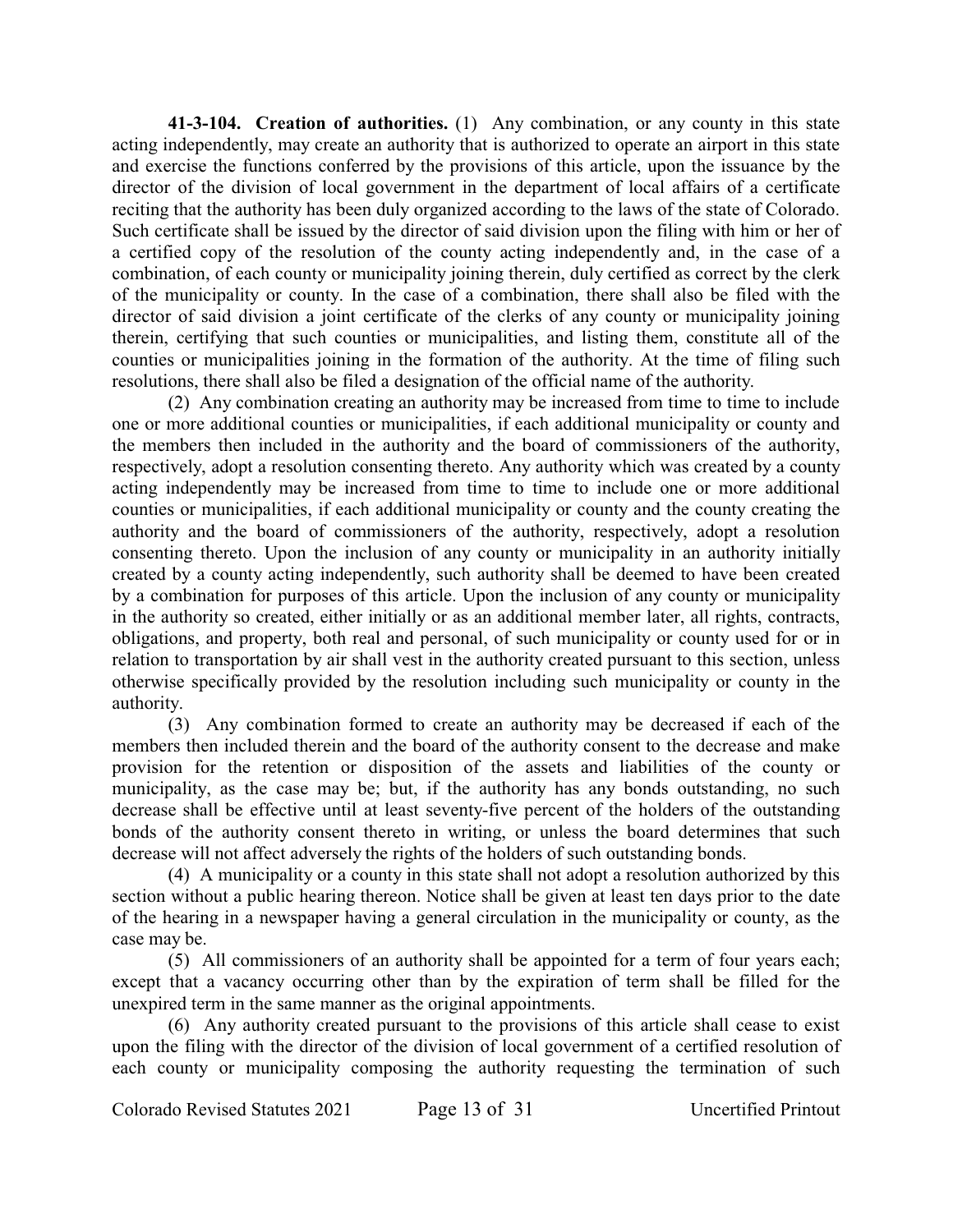authority; but adequate provisions shall be made for the payment of the outstanding bonds of the authority.

(7) Notwithstanding any other provision of this article to the contrary, the general assembly may, by law, authorize the governor, on behalf of the state, to join in the creation of any airport authority authorized by this article or to join any existing airport authority created pursuant to this article.

**Source: L. 65:** p. 166, § 4. **C.R.S. 1963:** § 5-5-4. **L. 69:** pp. 101, 105, §§ 3, 3. **L. 76:** (1) and (6) amended, p. 607, § 34, effective July 1. **L. 85:** (2) amended, p. 1310, § 1, effective March 10. **L. 2016:** (1) and (4) amended, (SB 16-168), ch. 164, p. 522, § 2, effective August 10.

**Cross references:** For publication of legal notices, see article 70 of title 24.

**41-3-105. Board of commissioners.** (1) All powers, privileges, and duties vested in or imposed upon any authority organized pursuant to the provisions of this article shall be exercised and performed by and through the board except as otherwise provided by law; but the exercise of any and all executive, administrative, and ministerial powers may be by said board delegated and redelegated to any of the officers created or by the board acting under this article.

(2) The board of commissioners of an authority created by the formation of a combination shall consist of at least five members, but no more than nine members, representing the counties or municipalities participating in the combination. The authorizing resolution, filed with the director of the division of local government in the department of local affairs, as provided in section 41-3-104 (1), shall contain a provision as to the representation of the counties and municipalities participating in the combination. The members of the board of an authority created by a combination shall be appointed by resolution of the governing boards of the counties or municipalities that are members of the combination, the initial appointments, at the election of such municipality or county, to be made by the authorizing resolution filed with the director of said division. If the county in which the airport is to be located is not a member of the combination, then the member or members, if any, to which such county is entitled shall be appointed by the board of county commissioners of such county. The board created by the independent action of a county shall consist of five members who shall be appointed by the board of county commissioners of the county, and initial appointments to such board, at the election of the board of county commissioners, may be made in the authorizing resolution filed with the director of said division. Board members from municipalities and counties in this state shall be taxpaying electors, as defined in section 1-1-104 (49), C.R.S., at the time of their appointment, residing in the municipality or county from which appointed. After an authority is organized by the formation of a combination, the inclusion of additional counties or municipalities shall entitle the included municipalities or counties to representation on the same basis as other counties or municipalities. Each member of the board may receive as compensation for his or her services a sum not in excess of sixty dollars per year. No member of the board shall receive any compensation as an employee of the authority or otherwise, other than that provided in this section, and no member of the board shall be interested in any contract or transaction with the authority except in his or her official respective capacity.

(3) The term of each member shall be for four years; except that the terms of the members of the first board shall be adjusted so that the terms of one-half of the members shall

Colorado Revised Statutes 2021 Page 14 of 31 Uncertified Printout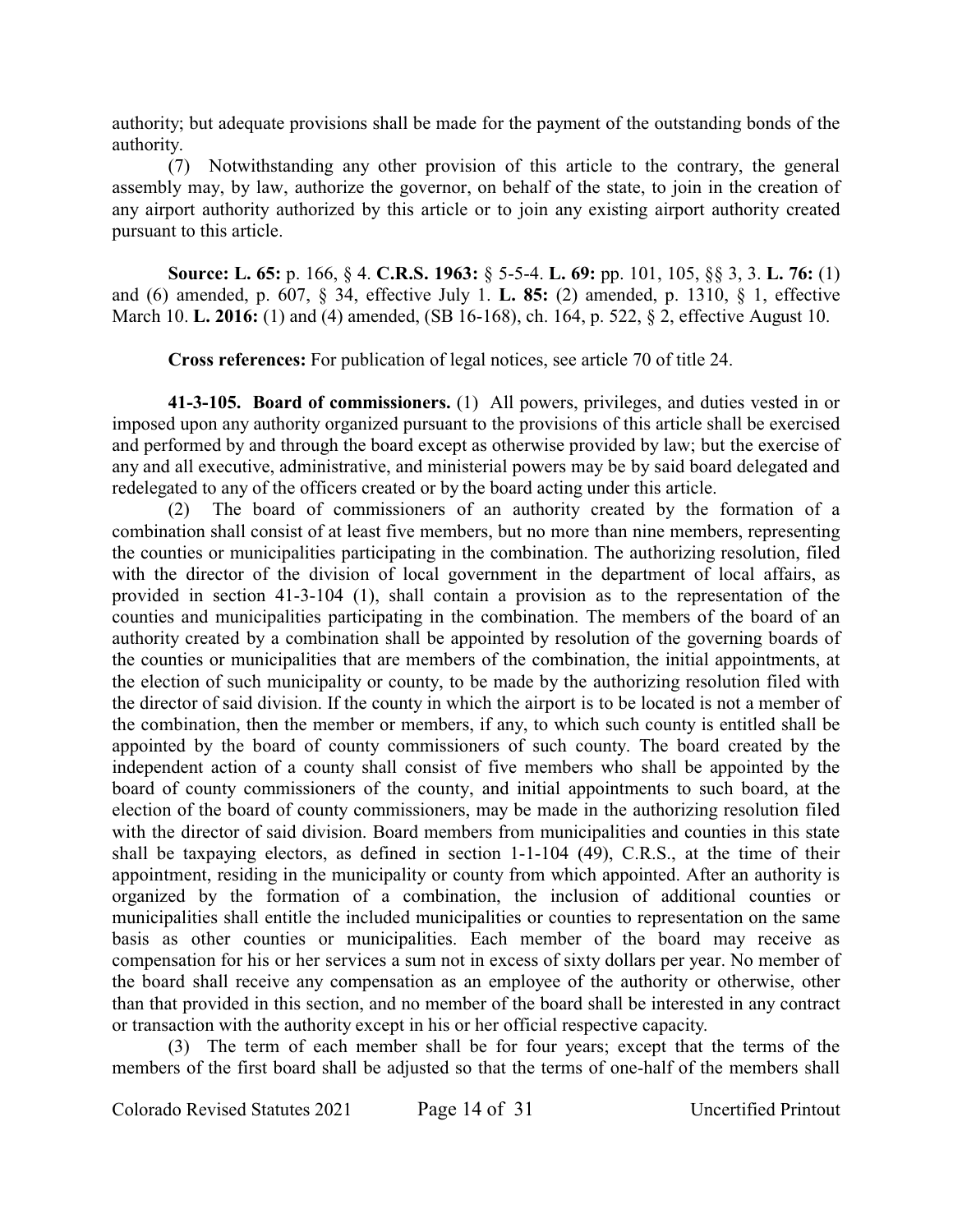expire two years thereafter. At the first meeting of the board of a newly formed authority the commissioners shall determine by lot which members shall serve for two-year terms and which shall serve for four-year terms. At the expiration of the term of any commissioner, a new appointment shall be made by the appropriate governing board, and any member may be appointed to succeed himself.

(4) A change of residence of a member of the board from a municipality or county in the state to a place outside the municipality that he or she represents, or the county from which he or she is appointed, automatically creates a vacancy on the board as to such municipality or county. Vacancies which may occur on the board through death or resignation of one of the members, or for any other reason, shall be filled in the same manner as provided for the appointment of original members of the board.

(5) The board, in addition to any other powers conferred by this article, has the following powers:

(a) To fix the time and place at which its regular meetings shall be held, which place may be located within any municipality or county forming a part of an authority created by a combination, or within the county independently creating such authority, and shall provide for the calling and holding of special meetings; to organize, adopt bylaws and rules of procedure, and select a chairman and pro tem chairman. Notice of time and place designated for all regular meetings shall be posted in at least three places within each municipality and county forming a part of the authority if created by the formation of a combination, and, in addition, one such notice shall be posted, irrespective of the procedure under which the authority is created, in the county courthouse in the county wherein the airport is located and in the county creating the authority. Such notices shall remain posted and shall be changed in the event that the time or place of such regular meeting is changed. Special meetings may be called by any officer or member of the board by informing the other members of the date, time, and place of such meeting and the purpose for which it is called, and by posting as provided in this paragraph (a) at least three days previous to said meeting. All business of the board shall be conducted only during such regular or special meetings, and all of such meetings shall be open to the public.

(b) To make and pass resolutions and orders not repugnant to the constitution of the United States; the state; an adjoining state, if a combination includes a municipality or county from the adjoining state; or other provisions of this article, necessary for the government and management of the affairs of the authority, and the execution of the powers vested in the authority and for carrying into effect the provisions of this article. On all resolutions the rolls shall be called and the ayes and nays recorded. Resolutions and orders may be adopted by viva voce vote, but on demand of any member the roll shall be called.

(c) To record all resolutions, as soon as may be after their passage, in a book kept for that purpose and authenticate them by the signature of the presiding officer of the board and the clerk thereof. Any resolution may at the election of the board be published in a newspaper of general circulation in the county wherein the airport is located within ten days of the date of passage and adoption, and shall become effective, if so provided, upon the date of such publication.

(d) To transact business only if a quorum of sixty percent of the board is present at a regular or special meeting; but all questions involving the inclusion or exclusion of a municipality or county in or from the authority or authorizing any expenditures in excess of ten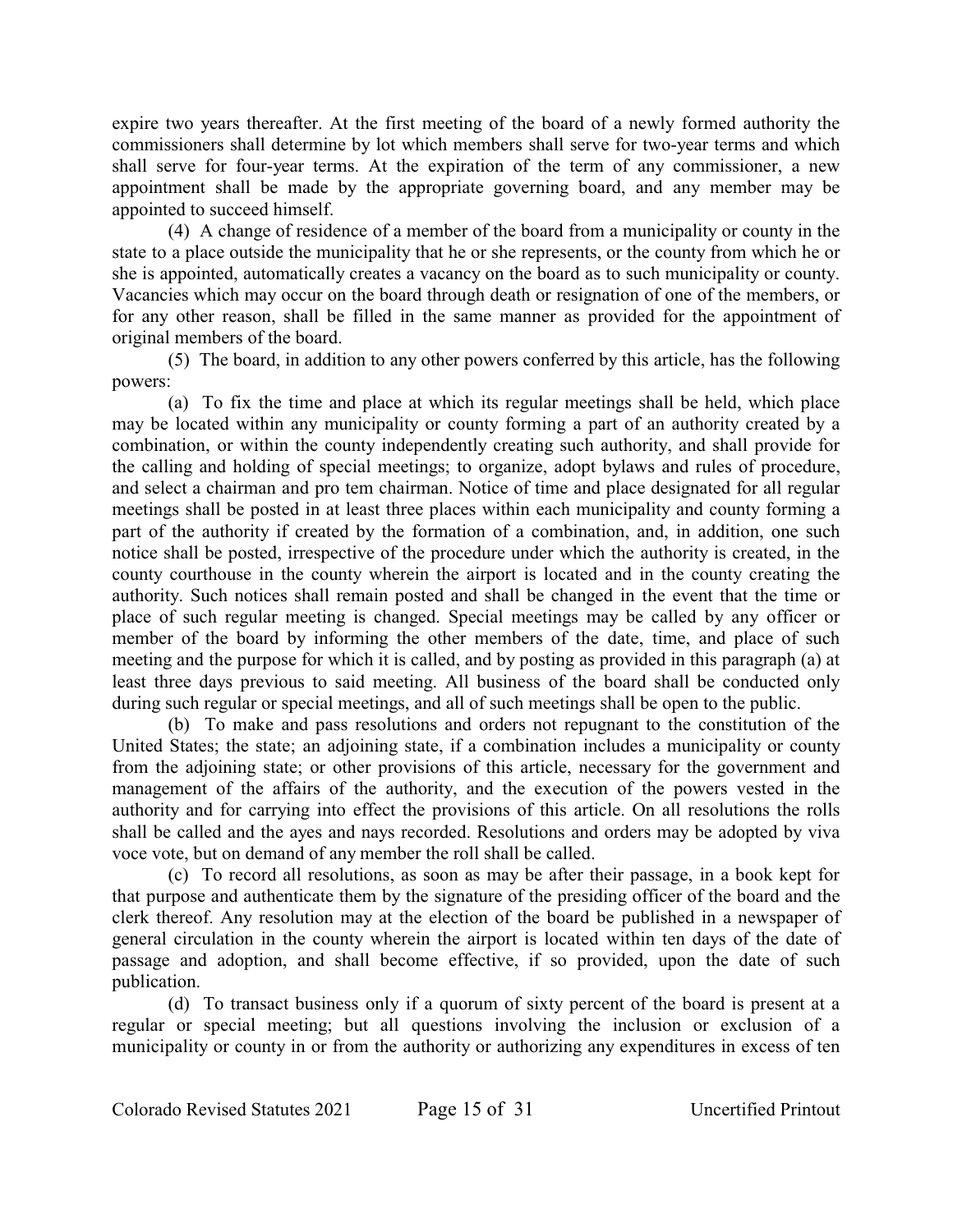thousand dollars shall require the affirmative majority vote of the board, and all other questions shall require the affirmative vote of not less than fifty percent of the board;

(e) To fix the location of the principal place of business of the authority and the location of all offices and departments maintained thereunder, the location thereof to be at such place as the board deems best;

(f) To prescribe by resolution a system of business administration; to create any and all necessary offices; to establish and reestablish the powers and duties and compensation of all officers and employees; and to require and fix the amount of all official bonds necessary for the protection of the funds and property of the authority;

(g) To employ clerical, legal, consulting, and engineering assistance and labor, and to delegate and redelegate to such employees the powers conferred by this article, under such conditions and restrictions as shall be fixed by the board to authorize such employees to bind the authority by contract;

(h) To prescribe a method of auditing and allowing or rejecting claims and demands and a method for the letting of contracts on a fair and competitive basis for the construction of works, structures, or equipment or the performance or furnishing of labor, materials, or supplies as required for the carrying out of any of the purposes of this article; but, in cases where the amount involved is fifty thousand dollars or more, the board shall provide for the letting of contracts to the lowest responsible bidder after publication in the official newspaper of notices inviting bids, subject to the right of said board to reject any and all proposals and to readvertise for bids as provided in this section. The procedures above described shall be subject to the approval of the board of county commissioners of any county independently creating an authority under the provisions of this article, and any action on the part of the board to raise or increase revenue from any source whatsoever for the purposes of the authority shall also be subject to such approval. The board shall be bound to carry out any action requested by the board of county commissioners.

(i) To constitute and appoint an official newspaper in this state to be used for the official publications of the authority; but nothing in this section shall prevent the board from directing publication in additional newspapers or other periodicals which public necessity may so require or indicate.

(6) Where the state, pursuant to section 41-3-104 (7), joins in the creation of an airport authority authorized by this article or joins an existing airport authority created pursuant to this article, the state shall be entitled to such number of members of the board of commissioners as may be agreed upon by the creating parties or present parties of the authority and the state, as the case may be, but in no case shall the state be entitled to less than one member of the board of commissioners. The state member or members of the board of commissioners shall be appointed by the governor, with the consent of the senate.

**Source: L. 65:** p. 168, § 5. **C.R.S. 1963:** § 5-5-5. **L. 69:** pp. 102, 106, §§ 4, 5, 4. **L. 73:** p. 192, § 1. **L. 76:** (1) and (2) amended, p. 608, § 35, effective July 1. **L. 80:** (2) amended, p. 417, § 37, effective January 1, 1981. **L. 93:** (2) amended, p. 1794, § 94, effective June 6. **L. 2004:** (5)(h) amended, p. 54, § 1, effective August 4. **L. 2016:** (2), (4), (5)(b), and (5)(i) amended, (SB 16-168), ch. 164, p. 523, § 3, effective August 10.

**41-3-106. Powers of an authority.** (1) An authority has the following powers:

Colorado Revised Statutes 2021 Page 16 of 31 Uncertified Printout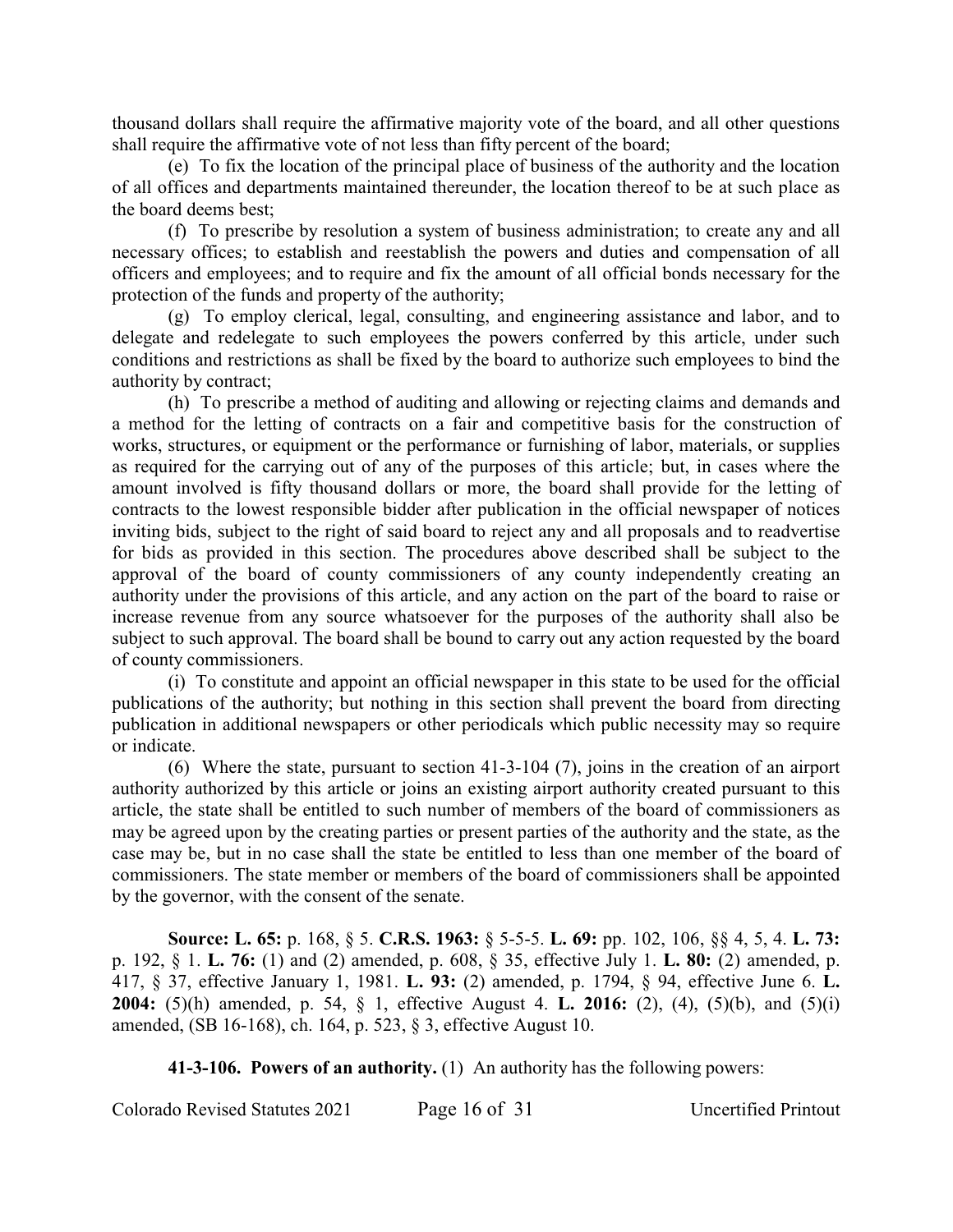- (a) To have perpetual existence;
- (b) To have and use a corporate seal;
- (c) To sue and be sued, and be a party to suits, actions, and proceedings;

(d) To enter into contracts and agreements affecting the affairs of the authority, including, but not limited to, contracts with the United States, the state of Colorado, and an adjoining state, if a combination includes a municipality or county from the adjoining state;

(e) To borrow money and to issue bonds payable in whole or in part from the income of the authority and otherwise secured to the extent permitted by law; but, before any money shall be borrowed or any bonds issued, such borrowing or sale shall first be approved by the board of county commissioners of any county independently creating an authority under the provisions of this article. Said bonds shall be authorized by resolution of said board without the necessity of submitting the question of their issuance to the qualified electors of the municipalities or counties constituting members of the authority. Said resolution shall prescribe the form of said bonds, the manner of their execution, which may be effected by the use of the facsimile signatures of the officers of the authority in accordance with the laws of the state in effect at the time of their execution, shall provide for the terms thereof, including the maximum net effective interest rate for the issue of bonds, and the security for their payment, may authorize the issuance of additional bonds having a lien on a parity with or junior thereto on the income of the authority, provide for the redemption of said bonds prior to their respective maturities with or without premium, and direct that said bonds shall be sold at public or private sale at or below par, but such bonds shall not be sold at a price such that the net effective interest rate of the issue of bonds exceeds the maximum net effective interest rate authorized. The board shall prescribe other details in connection with the issue of bonds. The bonds so authorized shall mature serially over a period not exceeding thirty years and shall bear interest at a net effective interest rate not exceeding the maximum net effective interest rate authorized. Said resolution and bonds may also include such other terms or recitals which in the judgment of the board are necessary or proper to render the same marketable. Nothing in this article shall be construed as authorizing the authority or any county to assess and levy taxes for the payment of said bonds, nor shall said bonds be construed to be an indebtedness of the municipalities or counties constituting members of the authority or of the county independently creating such authority within the meaning of any constitutional, charter, or statutory limitation.

(f) To purchase, trade, exchange, acquire, buy, sell, and otherwise dispose of and encumber real and personal property of the authority and any interest therein, including leases and easements;

(g) To refund any bonds of the authority as the same become due at stated maturities, or as a result of the exercise of the privilege of calling bonds for prior redemption, and to refund any such bonds in advance of such maturities or redemption dates in accordance with the laws of the state then in effect and applicable to municipalities. The terms and conditions of refunding bonds shall be substantially the same as those of an original issue of bonds.

(h) To regulate, when acting singly, or by agreement, when acting jointly with any other municipality or county, the receiving, deposit, and removal and the embarkation of passengers or property to or from the airport; to regulate or prohibit any airport hazard; to exact and require charges, fees, and rentals, together with a lien to enforce the payment; to lease or assign for operation such space or area, appurtenances, appliances, or other conveniences necessary or useful in connection therewith; to own and operate aircraft; to employ pilots; to provide rules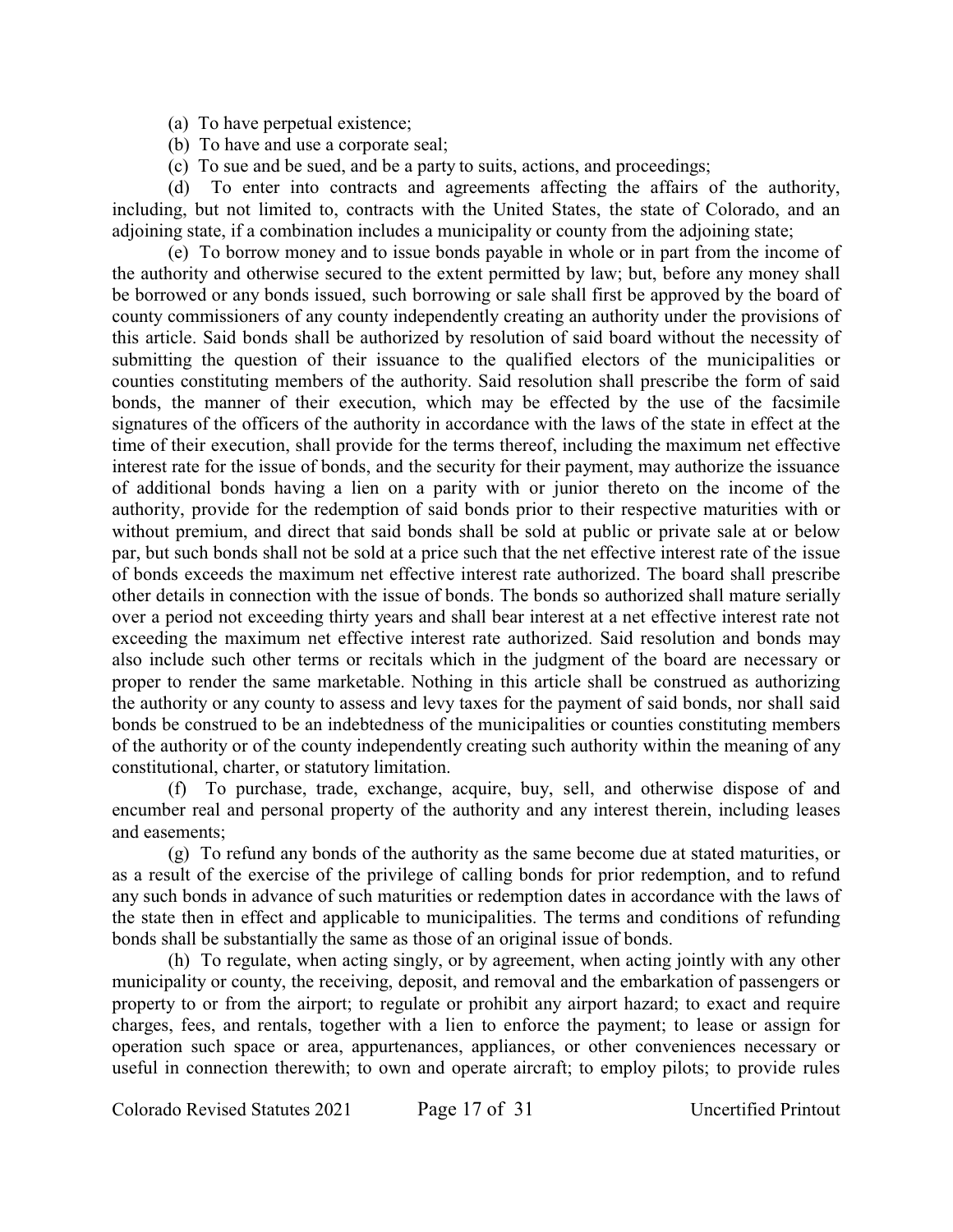and regulations governing the use of such airport and facilities and the use of other property and means of transportation within or over said airport, landing field, and navigation facilities; to perform any duties, necessary or consistent with the regulation of air traffic; to enter into contracts or otherwise cooperate with the United States, the state, an adjoining state, if a combination includes a municipality or county from the adjoining state, or other public or private agencies; and to exercise such powers as may be required or consistent with the promotion of aeronautics and the furtherance of commerce and navigation by air;

(i) To pledge all or a part of the income of the authority to the payment of the bonds authorized to be issued pursuant to the terms of this article and to otherwise secure the payment of said bonds to the extent permitted by law including, but not limited to, a conveyance in trust of any or all of the properties or facilities of the authority as a part of such security;

(j) To have and exercise the power of eminent domain in the manner provided by law for the condemnation of private property for public use and to take any property necessary to exercise the powers in this article granted, either within or without the boundaries of the municipalities or counties constituting members of the authority. In exercising the power of eminent domain, the procedure established and prescribed by articles 1 to 7 of title 38, C.R.S., shall be followed. Nothing in this article shall be construed to limit the power of a county otherwise to acquire property through the exercise of the power of eminent domain under and in accordance with the laws of the state.

(k) To construct and maintain works and establish and maintain facilities, within or without the boundaries of the municipalities or counties constituting members of the authority or within or without the boundaries of the county independently creating an authority pursuant to the provisions of this article, across or along any public street or highway or in, upon, under, or over any vacant public lands, which public lands are now, or may become, the property of the state; but the authority shall promptly restore any such street or highway to its former state of usefulness as nearly as may be and shall not use the same in such manner as to completely or unnecessarily impair the usefulness thereof;

(l) To invest any surplus money in the treasury of the authority, including such money in any sinking or trust fund established for the purpose of retiring bonds at or prior to maturity not required for the immediate necessities of the authority, in securities meeting the investment requirements established in part 6 of article 75 of title 24, C.R.S. Such investment may be made by direct purchase of any issue of such securities, or part thereof, at the original sale of the same or by the subsequent purchase of such securities. Any securities thus purchased and held may be sold, unless such sale is prohibited by any agreement under which the same have been or shall be deposited and the proceeds thereof reinvested in securities as provided in this paragraph (l). Sales of any securities thus purchased and held shall be made at such time so that the proceeds may be applied to the purposes for which the money with which the securities were originally purchased was placed in the treasury of the authority.

**Source: L. 65:** p. 171, § 6. **C.R.S. 1963:** § 5-5-6. **L. 69:** p. 103, § 6. **L. 70:** p. 108, § 1. **L. 89:** (1)(l) amended, p. 1127, § 57, effective July 1. **L. 2016:** (1)(d) and (1)(h) amended, (SB 16- 168), ch. 164, p. 524, § 4, effective August 10.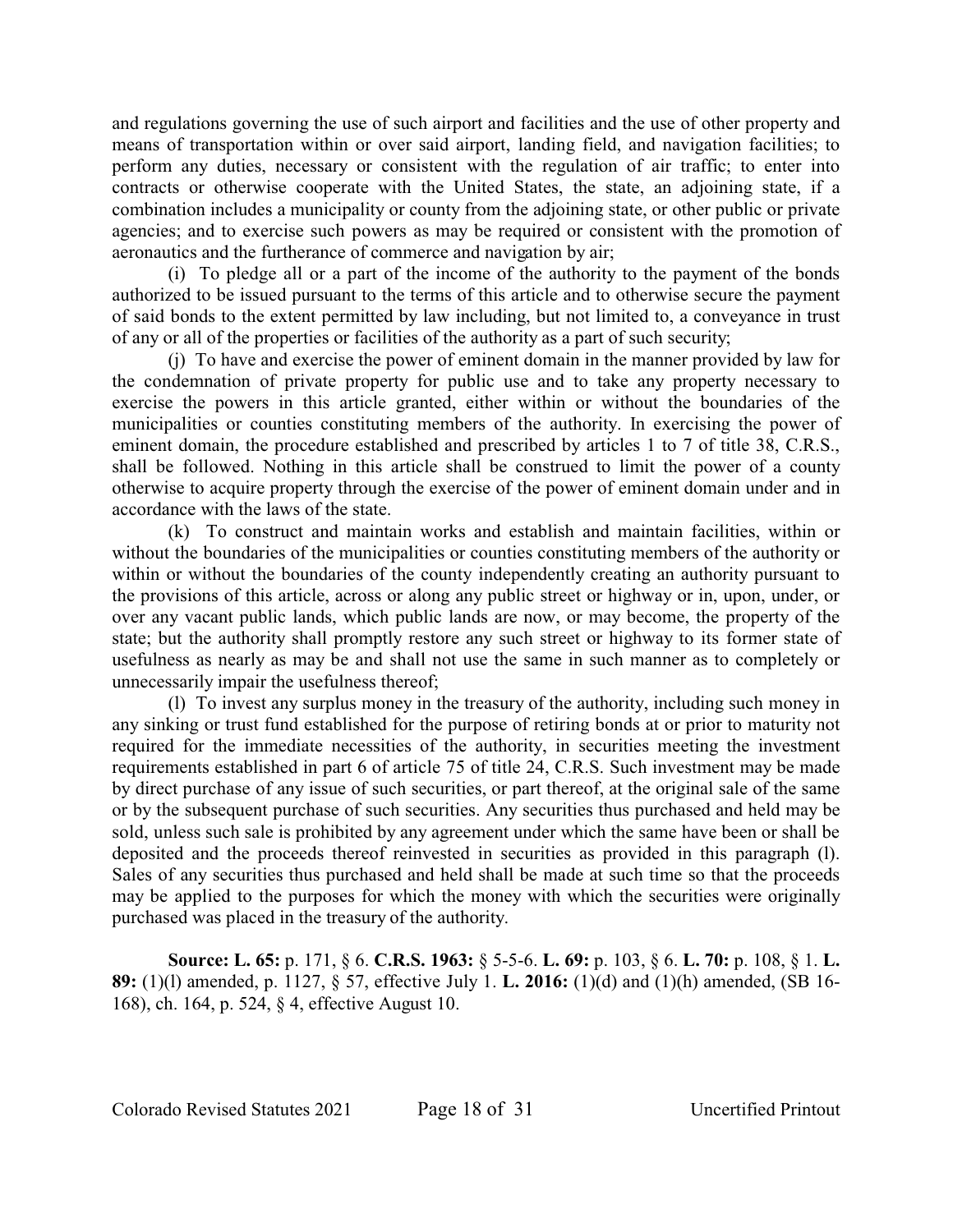**41-3-107. Legal status of authorities - tax exemption.** (1) An authority created pursuant to this article is hereby declared to be a political subdivision of the state, exercising essential governmental powers for a public purpose. The general assembly, therefore, finds:

(a) That no authority, or county independently creating an authority, shall be required to pay any general ad valorem taxes upon an airport or any facilities connected therewith located within the state nor upon the interest of the authority therein;

(b) That bonds issued under this article and the income therefrom shall be free and exempt from taxation by the state, or any political subdivision of the state, with the exception of transfer, inheritance, and estate taxes.

**Source: L. 65:** p. 174, § 7. **C.R.S. 1963:** § 5-5-7.

**Cross references:** For the taxation of bonds issued by counties pursuant to article 5 of this title, see  $§$  41-5-105.

**41-3-108. Legal investments and securities.** It shall be legal for any bank, trust company, banker, savings bank, or banking institution, any building and loan association, savings and loan association, investment company, and other person carrying on a banking or investment business, any insurance company, insurance association, or other person carrying on an insurance business, and any executor, administrator, trustee, or fiduciary to invest funds or moneys in their custody in any of the bonds authorized to be issued pursuant to the provisions of this article. Public entities, as defined in section 24-75-601 (1), C.R.S., may invest public funds in such bonds only if said bonds satisfy the investment requirements established in part 6 of article 75 of title 24, C.R.S. Such bonds shall be authorized security for public deposit. Nothing in this section shall be construed as relieving any public body or other person of any duty of exercising reasonable care in selecting securities.

**Source: L. 65:** p. 174, § 8. **C.R.S. 1963:** § 5-5-8. **L. 89:** Entire section amended, p. 1132, § 76, effective July 1.

## **ARTICLE 4**

## Airports

#### PART 1

#### COUNTY AIRPORTS

**41-4-101. Operation a governmental function.** The acquisition of any lands for the purpose of establishing airports or other air navigation facilities; the acquisition of airport protection privileges; the acquisition, establishment, construction, enlargement, improvement, maintenance, equipment, and operation of airports and other air navigation facilities; and the exercise of any other powers granted in this part 1 to any county, city and county, city, or town are hereby declared to be public governmental functions, exercised for a public purpose, and matters of public necessity; and such lands and other property, easements, and privileges

Colorado Revised Statutes 2021 Page 19 of 31 Uncertified Printout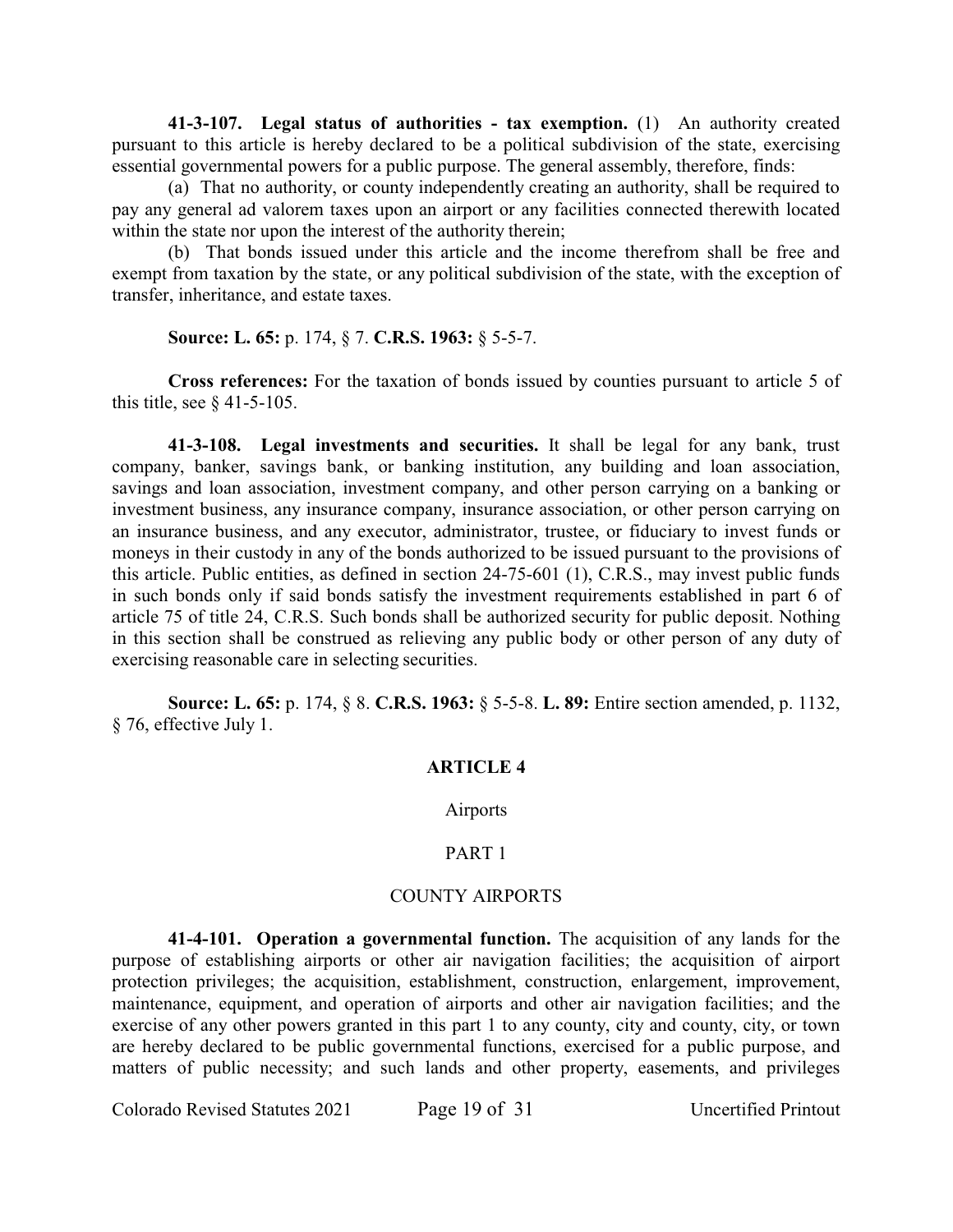acquired and used in the manner and for the purposes enumerated in this part 1 are hereby declared to be acquired and used for public purposes and as a matter of public necessity.

**Source: L. 45:** p. 38, § 1. **CSA:** C. 45, § 242. **CRS 53:** § 5-4-1. **C.R.S. 1963:** § 5-4-1.

**41-4-102. Authority to establish.** The board of county commissioners in any county in this state either singly or jointly with any other county, city and county, city, or town has the power to acquire, establish, construct, own, control, lease, equip, improve, maintain, operate, and regulate airports and landing fields for the use of airplanes and other aircraft and to contract or otherwise provide, by condemnation if necessary, for the removal of any airport hazard, or the removal or the relocation of all private structures, railways, mains, pipes, conduits, wires, cables, poles, and all other facilities and equipment which may interfere with the location, expansion, development, or improvement of such airports, restricted landing areas, and other air navigation facilities or with the safe approach thereto or takeoff therefrom by aircraft, and to pay the cost of removal or relocation.

**Source: L. 45:** p. 38, § 2. **CSA:** C. 45, § 243. **CRS 53:** § 5-4-2. **C.R.S. 1963:** § 5-4-2.

**Cross references:** For other authority to establish airports, see § 30-11-107 (1)(j).

**41-4-103. Joint action by corporate authority.** (1) All of the powers, rights, and authority granted to counties by this part 1 and to cities and towns by any other law may be exercised and enjoyed by such counties, cities and counties, cities, and towns, acting jointly, either within or without the territorial limits thereof, without regard to the distance said airport may be located from the boundary of any such city or town.

(2) (a) Any two or more of such counties, cities and counties, cities, or towns may enter into agreements with each other duly authorized by resolution or ordinance for joint action pursuant to the provisions of this part 1. Each such agreement shall specify the proportionate interest which each county, city and county, city, or town has in the property, facilities, and privileges involved and the proportion of costs of acquisition, establishment, construction, enlargement, improvement, equipment, and expenses of maintenance, operation, and regulation to be borne by each, and it shall make such other provisions as may be necessary to carry out the provisions of this part 1 for the amendment thereof and the conditions and terms upon which such agreement may be terminated.

(b) A county or two or more of such counties, cities and counties, cities, or towns that entered into an agreement under paragraph (a) of this subsection (2) may enter into an agreement under section 29-1-203, C.R.S., with a county or municipality of an adjoining state to jointly operate an airport in this state created pursuant to this part 1. The agreement must include the same information for an agreement described in said paragraph (a).

**Source: L. 45:** p. 39, § 3. **CSA:** C. 45, § 244. **CRS 53:** § 5-4-3. **C.R.S. 1963:** § 5-4-3. **L. 2016:** (2) amended, (SB 16-168), ch. 164, p. 525, § 5, effective August 10.

**Cross references:** For authority of local governments to contract with each other, see § 29-1-203.

Colorado Revised Statutes 2021 Page 20 of 31 Uncertified Printout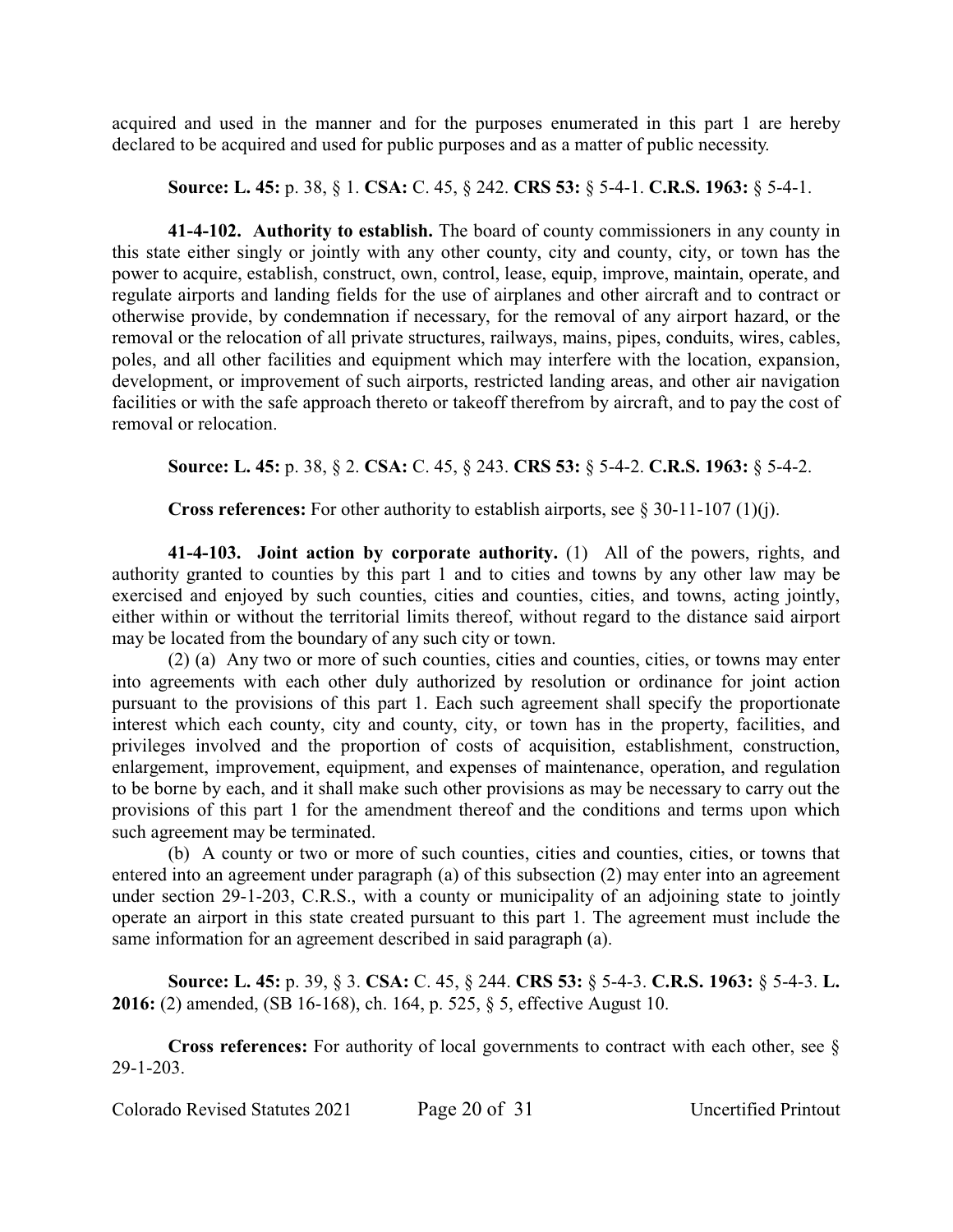**41-4-104. Acquisition.** Real property needed by any county, either acting singly or jointly, shall be acquired by purchase or by condemnation in the manner provided by law for acquiring real property for public purposes. The political subdivision exercising such power in addition to the damage for the taking, injury, or destruction of property shall also pay the cost of the removal and relocation of any structures, railways, mains, pipes, conduits, wires, cables, or poles of any public utility which is required to be moved to a new location.

**Source: L. 45:** p. 39, § 4. **CSA:** C. 45, § 245. **CRS 53:** § 5-4-4. **C.R.S. 1963:** § 5-4-4.

**Cross references:** For condemnation proceedings, see articles 1 to 7 of title 38.

**41-4-105. Authority to incur indebtedness.** The board of county commissioners of any county, either acting singly or jointly with any other county, city and county, city, or town, has the power to incur indebtedness on its behalf for any of the purposes mentioned in this part 1 and to issue bonds for the acquisition, construction, and improvement of airports, landing fields, air navigation facilities, and airport protection privileges in the same form and manner as debt is incurred and bonds issued for other county purposes; except that such indebtedness may also be approved at a special election called for that purpose by the board of county commissioners, which election shall be conducted insofar as practicable in the manner set forth in section 30-26-101, C.R.S.

**Source: L. 45:** p. 39, § 5. **CSA:** C. 45, § 246. **CRS 53:** § 5-4-5. **C.R.S. 1963:** § 5-4-5. **L. 76:** Entire section amended, p. 789, § 1, effective February 24.

**Cross references:** For the constitutional provision that establishes limitations on the incurring of debt, see § 20 of article X, Colorado Constitution; for authority of local governments to contract debts, see § 6 of article XI, Colorado Constitution; for creation of a debt by a county for acquiring or building airports and landing strips, see § 30-26-301.

**41-4-106. Operation of airports.** In connection with the erection, maintenance, and operation of any such airport or navigation facilities, any county has the power and jurisdiction, when acting singly, or by agreement, when acting jointly with any other county, city and county, city, or town, to regulate the receipt, deposit, and removal and the embarkation of passengers or property to or from such airports; to exact and require charges, fees, and tolls, together with a lien to enforce their payment; to lease or assign for operation such space or area, appurtenances, appliances, or other conveniences necessary or useful in connection therewith; to own and operate aircraft; to employ pilots; to provide rules and regulations governing the use of such airport and facilities and the use of other property and means of transportation within or over said airport, landing field, and navigation facilities; to perform any duties necessary or consistent for the regulation of air traffic; to enter into contracts or otherwise cooperate with the federal government or other public or private agencies; and to exercise such powers as may be required or consistent in the promotion of aeronautics and the furtherance of commerce and navigation by air.

**Source: L. 45:** p. 40, § 6. **CSA:** C. 45, § 247. **CRS 53:** § 5-4-6. **C.R.S. 1963:** § 5-4-6.

Colorado Revised Statutes 2021 Page 21 of 31 Uncertified Printout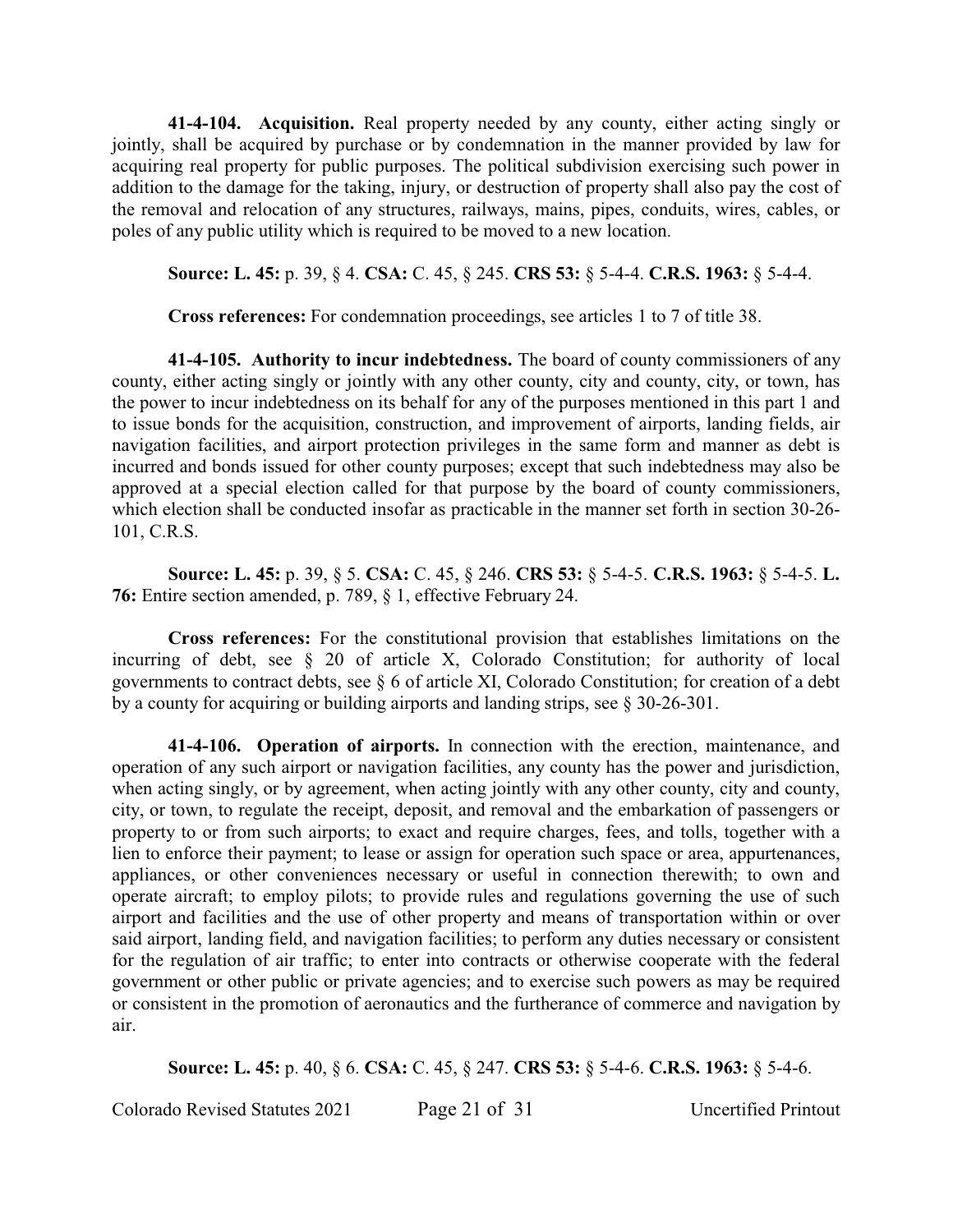**41-4-107. Appropriation for airports.** The board of county commissioners of any county is hereby authorized to annually appropriate from the county general fund the sum sufficient to carry out the provisions of this part 1 relating to airports.

**Source: L. 45:** p. 40, § 7. **CSA:** C. 45, § 248. **L. 51:** p. 296, § 6. **CRS 53:** § 5-4-7. **C.R.S. 1963:** § 5-4-7.

**41-4-108. Removal of airport hazards.** Where necessary, in order to provide unobstructed airspace for the landing and taking off of aircraft utilizing airports or landing fields acquired or operated under the provisions of this part 1, any such county, city and county, city, or town, either singly or jointly, is authorized to contract or otherwise provide, by condemnation if necessary, for the removal of any airport hazard or the removal or the relocation of all private structures, railways, mains, pipes, conduits, wires, cables, poles, and other facilities and equipment which may interfere with the location, expansion, development, or improvement of such airports, restricted landing areas, and other air navigation facilities or with the safe approach thereto or takeoff therefrom by aircraft and to pay the cost of removal or relocation. A county, city and county, city, or town may acquire, in the same manner as is provided for the acquisition of property for airport purposes, easements through or other interests in airspaces over land or water, interests in airport hazards outside the boundaries of the airports or landing fields, and such other airport protection privileges as are necessary to ensure safe approaches to the landing areas of said airports or landing fields and the safe and efficient operation thereof. It is also hereby authorized to acquire, in the same manner, the right or easement, for a term of years or perpetually, to place or maintain suitable marks for the daytime markings and suitable lights for the nighttime markings of airport hazards, and including the right of ingress and egress to or from such airport hazards, for the purpose of maintaining and repairing such lights and marks. This authority shall not be so construed as to limit any right, power, or authority to zone property adjacent to airports and landing fields, under the provisions of any law of this state.

**Source: L. 45:** p. 40, § 8(a). **CSA:** C. 45, § 249. **CRS 53:** § 5-4-8. **C.R.S. 1963:** § 5-4-8.

**41-4-109. Encroachment a nuisance.** It is unlawful for anyone to build, rebuild, create, or cause to be built, rebuilt, or created any object or plant or cause to be planted or permit to grow higher any tree or other vegetation which shall encroach upon any airport protection privileges acquired pursuant to the provisions of section 41-4-108, but it is lawful to make maintenance repairs to or to replace parts of existing structures which do not enlarge or increase the height of an existing structure. Any such encroachment is declared to be a public nuisance and may be abated in the manner prescribed by law for the abatement of public nuisances; or the county, city and county, city, or town or the board in charge of the airport or landing field for which airport protection privileges have been acquired may go upon the land of others and remove any such encroachment without being liable for damages.

# **Source: L. 45:** p. 41, § 8(b). **CSA:** C. 45, § 250. **CRS 53:** § 5-4-9. **C.R.S. 1963:** § 5-4-9.

**41-4-110. Previous acts legalized.** Any acquisition of property made prior to April 3, 1945, by any county for the purposes specified in this part 1 and any bonds issued before said

Colorado Revised Statutes 2021 Page 22 of 31 Uncertified Printout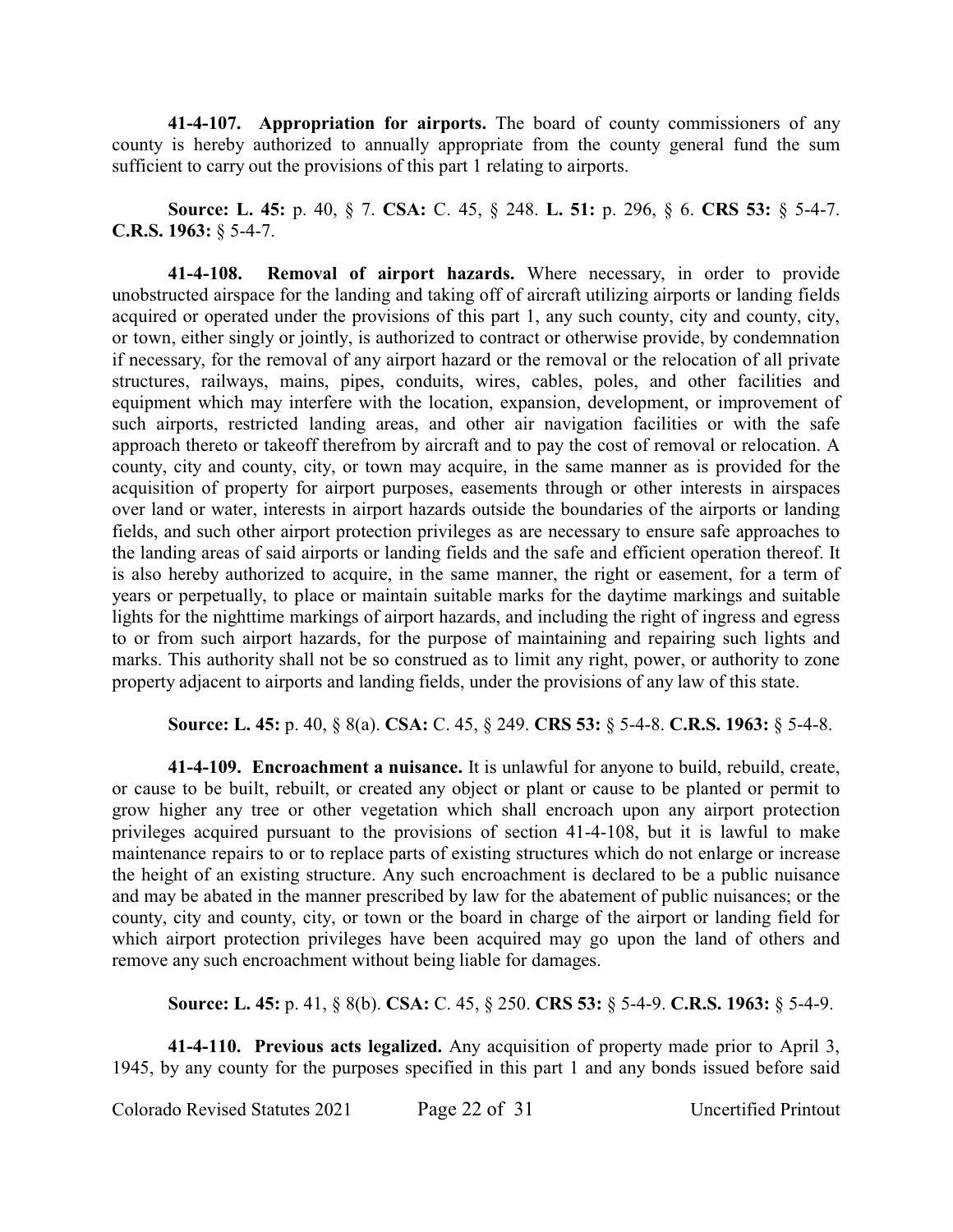date by any such county for such purposes or any election held before said date by such county for the purpose of authorizing the issuance of bonds for any of the provisions specified in this part 1 are hereby legalized and made valid and effective.

## **Source: L. 45:** p. 41, § 9. **CSA:** C. 45, § 251. **CRS 53:** § 5-4-10. **C.R.S. 1963:** § 5-4-10.

**41-4-111. Federal aid.** Any county, city and county, city, or town is authorized to accept, receive, and receipt for federal moneys for the acquisition, construction, enlargement, improvement, maintenance, equipment, or operation of airports, landing fields, air navigation facilities, or airport protection privileges under such terms and conditions as may be agreed to by such county, city and county, city, or town.

**Source: L. 45:** p. 41, § 10. **CSA:** C. 45, § 252. **CRS 53:** § 5-4-11. **C.R.S. 1963:** § 5-4- 11.

**41-4-112. Additional powers.** The board of county commissioners of any county is authorized to rent or lease or lease and convey any lands or interest in lands acquired by the county for the purposes set forth in this part 1 to any person, partnership, association, or corporation, either public or private, for commercial, industrial, or other purposes, for such periods of years and upon such terms and conditions as are deemed in the best interests of the county by the board of county commissioners, and the terms thereof shall be binding upon succeeding boards of county commissioners. Any such instruments made and entered into before March 25, 1963, by the board of county commissioners of any county are hereby confirmed, validated, and declared to be legal and valid insofar as the authority of such board is concerned.

**Source: L. 63:** p. 154, § 1. **CRS 53:** § 5-4-12. **C.R.S. 1963:** § 5-4-12.

**41-4-113. County airport fund.** (1) A fund to be known as the county airport fund is hereby created and established in each of the counties of the state of Colorado, to which shall be credited all moneys received from state and federal sources, and appropriations thereto by the board of county commissioners, and any levies imposed by the board of county commissioners for the construction or maintenance of airports.

(2) The board of county commissioners shall appropriate from said fund for construction, maintenance, and operation of either a county airport or a municipal airport in the manner which in its judgment shall best serve the public interest.

**Source: L. 63:** p. 152, § 9. **C.R.S. 1963:** § 5-4-13. **L. 88:** (1) amended, p. 1094, § 13, effective January 1, 1989.

# PART 2

# AIRPORTS - CITIES AND TOWNS

**41-4-201. Power to establish airports.** The city councils and boards of trustees in towns have the power to acquire, establish, construct, own, control, lease, equip, improve, maintain,

Colorado Revised Statutes 2021 Page 23 of 31 Uncertified Printout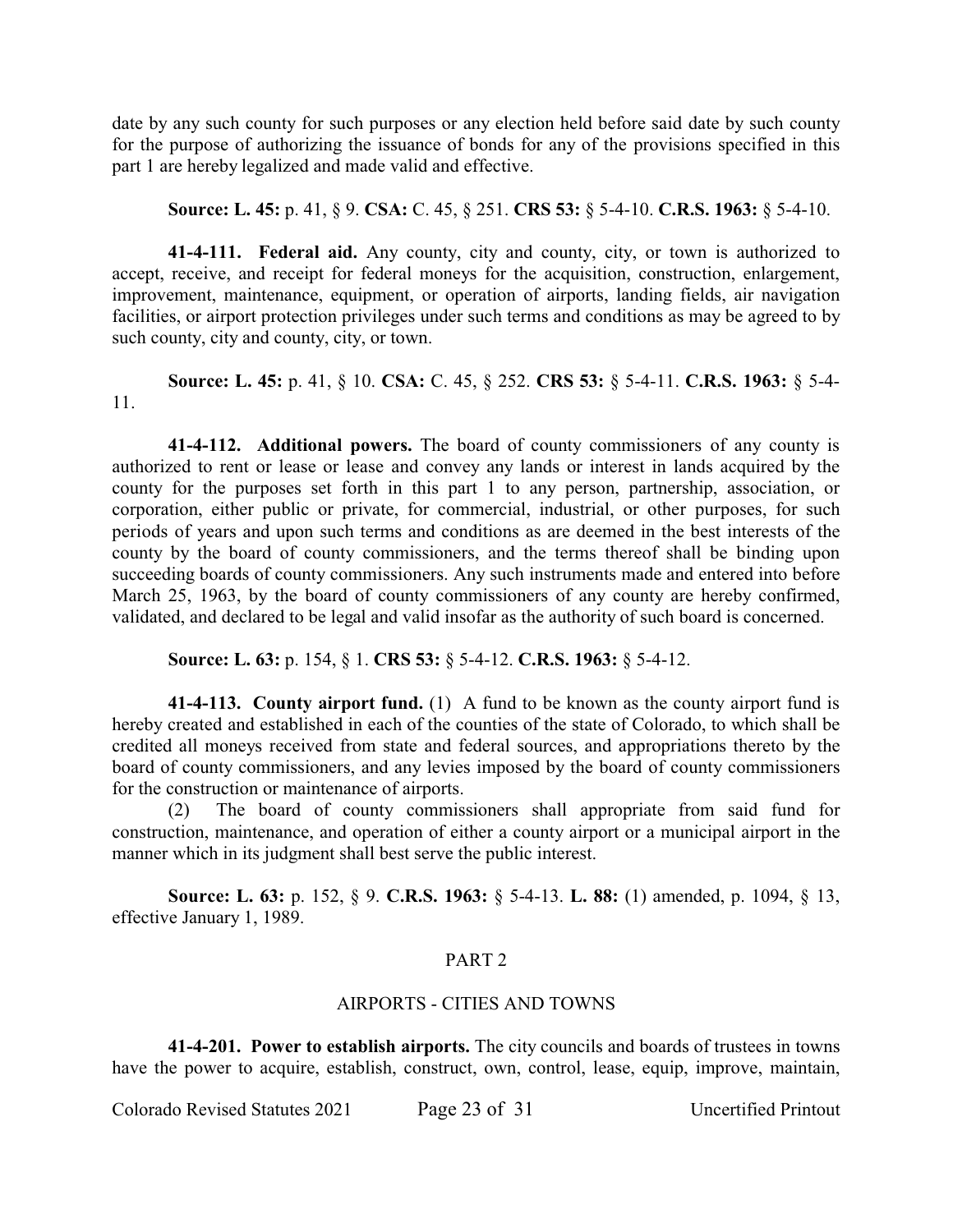operate, and regulate airports and landing fields for the use of airplanes and other aircraft either within or without such municipalities or may set apart and use for such purpose real property owned by such cities and towns. Any lands previously acquired by any town or city in the state of Colorado for park purposes may be used for any of the purposes specified in this section. On any airports so established, city councils and boards of trustees in towns shall grant no exclusive concession, license, or lease agreement relating to the business of servicing, repairing, or furnishing supplies for aircraft.

**Source: L. 31:** p. 788, § 1. **CSA:** C. 163, § 42. **L. 47:** p. 877, § 1. **CRS 53:** § 139-55-1. **C.R.S. 1963:** § 139-55-1.

**Cross references:** For joint action with counties, see § 41-4-103.

**41-4-202. How lands acquired.** Real property needed by a city or town for an airport or landing field shall be acquired by purchase if the city or town is able to agree with the owners on the terms thereof and otherwise by condemnation in the manner provided by law for acquiring real property for public purposes.

**Source: L. 31:** p. 788, § 2. **CSA:** C. 163, § 43. **CRS 53:** § 139-55-2. **C.R.S. 1963:** § 139- 55-2.

**Cross references:** For condemnation proceedings, see articles 1 to 7 of title 38.

**41-4-203. Power to incur indebtedness and issue bonds.** The city councils or boards of trustees in towns have the power to incur indebtedness for any of the purposes mentioned in this part 2 and to issue bonds for the acquisition, construction, and improvements of airports and landing fields and appurtenances thereto, in the same form and manner as debt is incurred and bonds are issued for other municipal purposes.

**Source: L. 31:** p. 789, § 3. **CSA:** C. 163, § 44. **CRS 53:** § 139-55-3. **C.R.S. 1963:** § 139- 55-3.

**Cross references:** For the constitutional provision that establishes limitations on the incurring of debt, see  $\S$  20 of article X, Colorado Constitution; for authority of local governments to contract debts, see § 6 of article XI, Colorado Constitution; for general authority of cities and towns to issue bonds, see article 21 of title 31.

**41-4-204. Jurisdiction to regulate use.** In connection with the erection or maintenance of any such airport or air navigation facilities, any city or town, or any municipal corporation, has the power and jurisdiction to regulate the receipt, deposit, and removal and the embarkation of passengers or property to and from such landing places or moorage as may be provided; to exact and require charges, fees, and tolls, together with a lien to enforce their payment; to lease or assign for operation such space or area, appurtenances, appliances, or other conveniences necessary or useful in connection therewith; to own and operate municipal aircraft; to employ pilots; to provide rules and regulations covering the use of such airport and facilities and the use

Colorado Revised Statutes 2021 Page 24 of 31 Uncertified Printout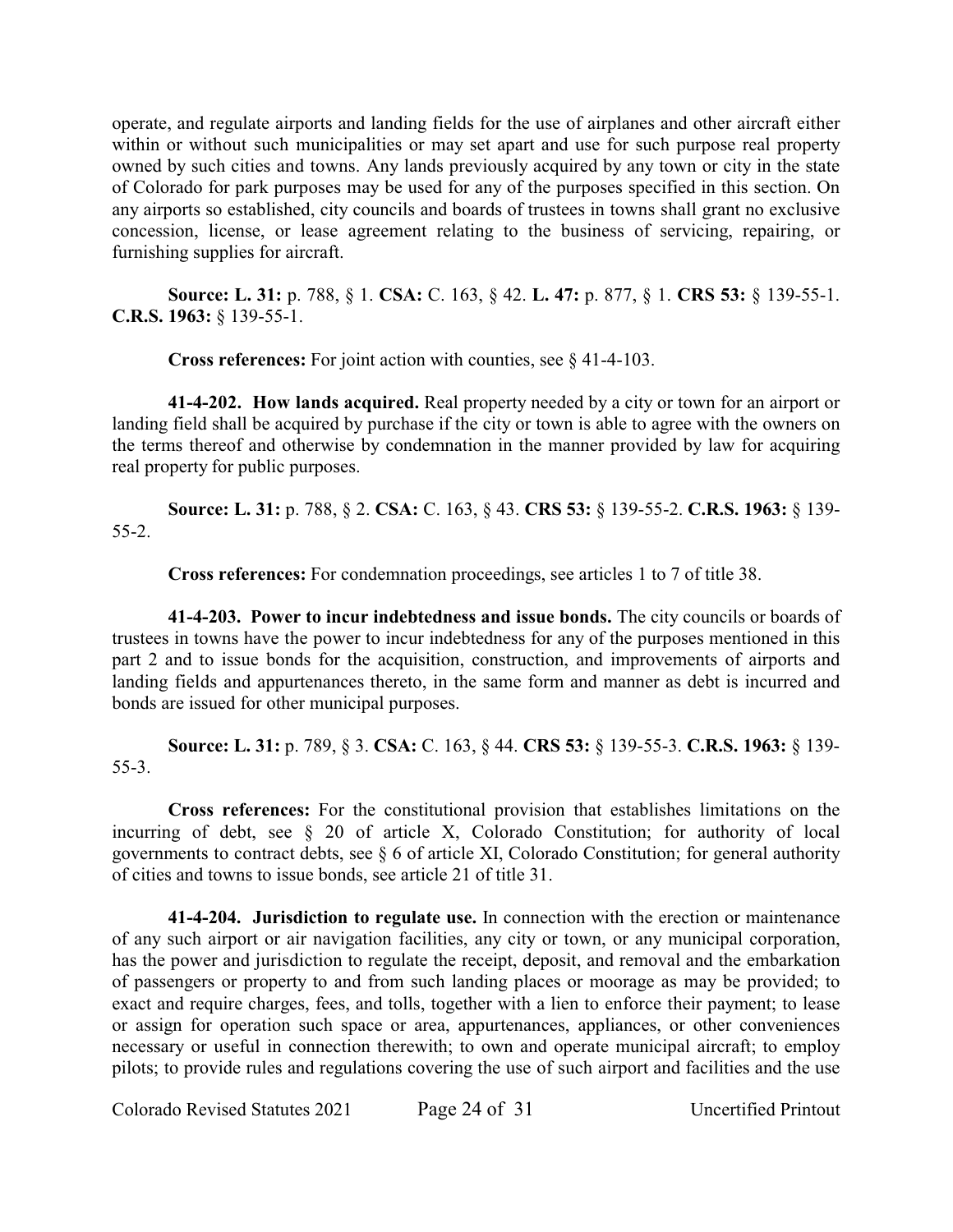of other property or means of transportation within or over the airport; to perform any duties necessary or convenient for the regulation of air traffic; to enter into contracts or otherwise cooperate with the federal government or other public or private agencies; and otherwise to exercise such powers as may be required or convenient in the promotion of aeronautics and the furtherance of commerce and navigation by air.

**Source: L. 31:** p. 789, § 4. **CSA:** C. 163, § 45. **CRS 53:** § 139-55-4. **C.R.S. 1963:** § 139- 55-4.

**41-4-205. Funds may be raised by taxation.** The city council or board of trustees may annually appropriate and cause to be raised by taxation in such city or town a sum sufficient to carry out the provisions of this part 2.

**Source: L. 31:** p. 790, § 5. **CSA:** C. 163, § 46. **CRS 53:** § 139-55-5. **C.R.S. 1963:** § 139- 55-5.

## **Airport Revenue Bonds**

## **ARTICLE 5**

## Airport Revenue Bonds - County

**Cross references:** (1) For definitions applicable to this article, see § 30-26-301 (2)(d).

(2) For the constitutional provision that establishes limitations on the incurring of debt, see § 20 of article X, Colorado Constitution; for authority of local governments to contract debts, see § 6 of article XI, Colorado Constitution; for creation of a debt by a county for acquiring or building airports and landing strips, see § 30-26-301.

**41-5-101. Powers.** (1) In addition to the powers which it may now have, any county without any election of the taxpaying or qualified electors thereof has the power under this article:

(a) To acquire by gift, purchase, lease, or exercise of the right of eminent domain, to construct, to reconstruct, to improve, to better, and to extend airport facilities, including any of them within the boundaries of any said county, and to acquire by gift, purchase, or the exercise of the right of eminent domain lands, easements, and rights in land in connection therewith;

(b) To accept loans or grants or both from the United States under any federal law in force to aid in financing the cost of engineering, architectural, or economic investigations or studies, surveys, designs, plans, working drawings, specifications, procedures, or other action preliminary to the construction of an airport;

(c) To accept loans or grants or both from the United States under any federal law in force for the construction or improvement of such airport or airport facilities or both;

(d) To prescribe, revise, and collect in advance or otherwise from any user of such facility or occupant of any real property connected therewith rentals, rates, fees, tolls, and charges, or any combination thereof, for the use of such airport facilities, including, without limiting the generality of the foregoing, landing fees, office rentals, franchise fees, and land and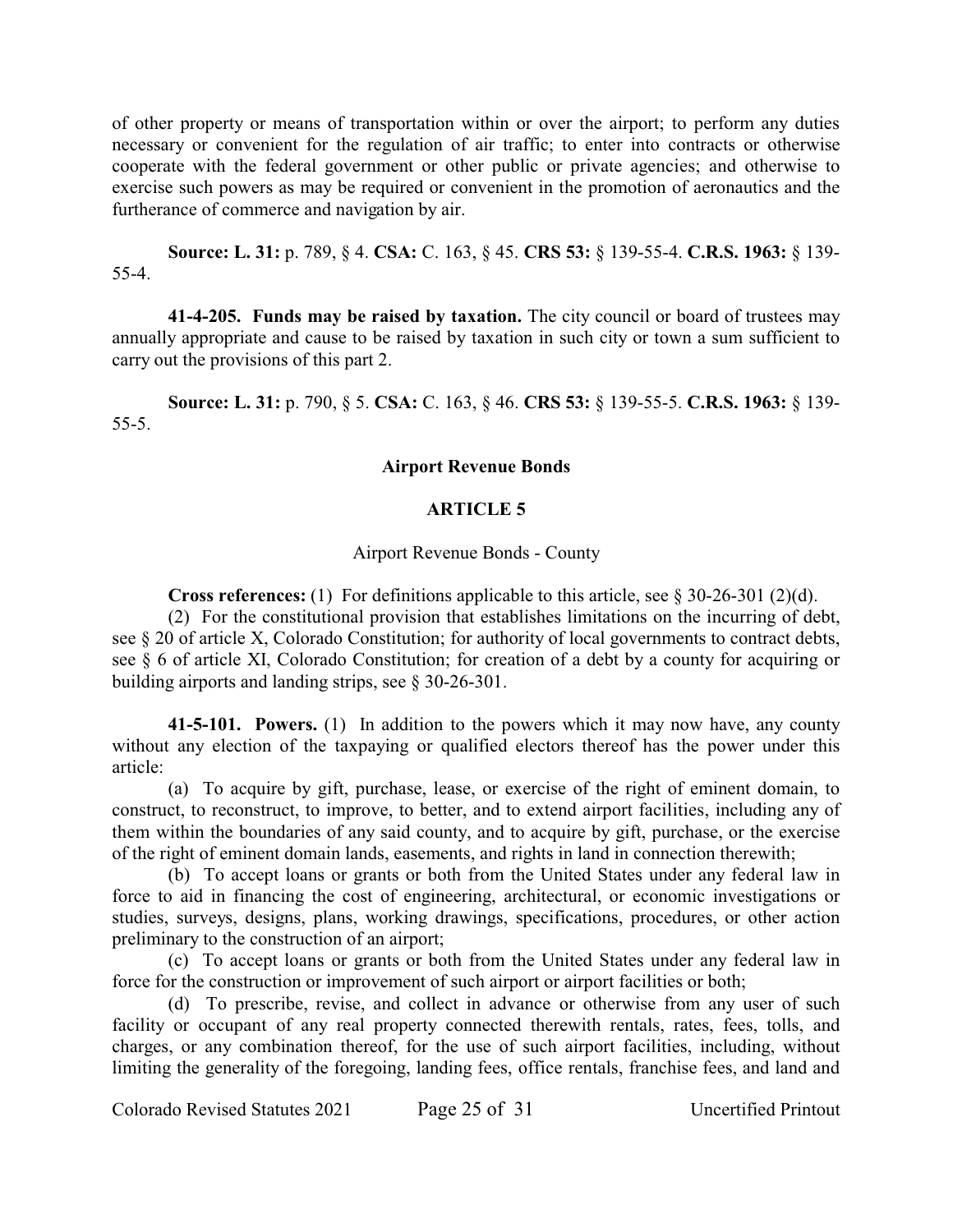airport rentals; and, in anticipation of the collection of the revenues of such airport facilities, to issue revenue bonds to finance in whole or in part the cost of acquisition, construction, reconstruction, improvement, betterment, or extension of an airport;

(e) To pledge to the punctual payment of said bonds and interest thereon all or any part of the gross revenues arising from such airport facilities;

(f) To enter into and perform contracts or agreements concerning the planning, construction, lease, or other acquisition and the financing of airport facilities, and the maintenance and operation thereof;

(g) To make all contracts, execute all instruments, and do all things necessary or convenient in the exercise of the powers granted in this section or in the performance of its duties or in order to secure the payment of its bonds; but no encumbrance, mortgage, or other pledge of property, excluding any pledged revenues, of the county is created thereby no property, other than money, of the county is liable to be forfeited or taken in payment of said bonds, and no debt on the credit of the county is thereby incurred in any manner for any purpose.

# **Source: L. 65:** p. 466, § 1. **C.R.S. 1963:** § 36-21-1.

**41-5-102. Authorization - airport facilities and bonds.** (1) The acquisition, construction, reconstruction, lease, improvement, or betterment of any airport or airport facilities, or both, and the issuance of bonds in anticipation of the collection of revenues of such facility to provide funds to pay the cost thereof may be authorized by a vote of a majority of the members of the board of county commissioners at a regular or special meeting thereof. The board shall establish a maximum net effective interest rate for the issue of bonds.

(2) The board of county commissioners, in determining such cost, may include all costs and estimated costs of the issuance of said bonds, all engineering, inspection, fiscal, and legal expenses, all preliminary planning expenses and interest which it is estimated will accrue during the construction or other acquisition period or a period not exceeding two years thereafter on money borrowed or which it is estimated will be borrowed pursuant to this article; any discount on the sale of the bonds; costs of financial, professional, and other estimates and advice; contingencies; any administrative, operating, and other expenses of the county prior to and during such acquisition period and for a period not exceeding two years thereafter, as may be determined by the board of county commissioners; and all such other expenses as may be necessary or incident to the financing, acquisition, improvement, and completion of any airport facility, and the placing of the same in operation, and also such provision or reserves for working capital, operation, or maintenance, or for payment or security of principal of or interest on any bonds during or after such an acquisition or improvement as the board of county commissioners may determine, and also reimbursements to the federal government, or any agency, instrumentality, or corporation thereof, of any moneys theretofore expended for or in connection with any such airport facilities.

(3) All revenue bonds issued under the provisions of this article shall bear interest at a rate such that the net effective interest rate for the issue of bonds does not exceed the maximum net effective interest rate authorized, and shall be executed in such a manner and be payable serially in annual installments beginning not later than two years and extending not more than forty years from the date thereof, and may be made payable at such place as the board of county commissioners determines. Said bonds may be made callable for redemption prior to maturity in

Colorado Revised Statutes 2021 Page 26 of 31 Uncertified Printout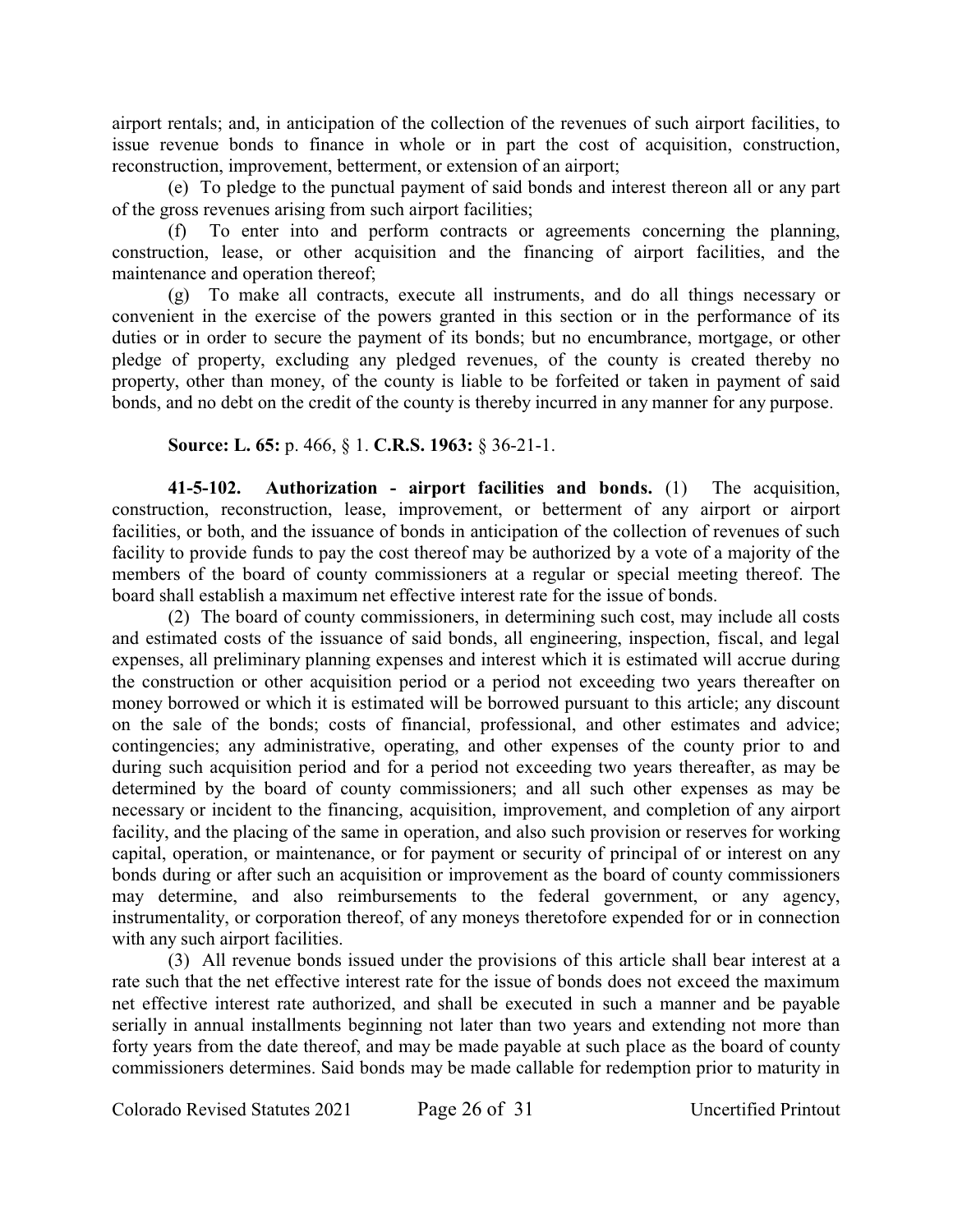such manner, at such time, and in such amounts, upon payment of a premium not exceeding three percent of the principal, as may be determined by the board of county commissioners.

(4) Said bonds may be sold at, above, or below their par values, but they may not be sold at a price such that the net effective interest rate of the issue of bonds exceeds the maximum net effective interest rate authorized.

(5) Said bonds may be sold at private sale to the United States or any agency, instrumentality, or corporation thereof or to the state of Colorado or any agency or instrumentality thereof. Unless sold to the United States or any agency, instrumentality, or corporation thereof or to the state of Colorado or any agency or instrumentality thereof, said bonds shall be sold at public sale after notice of such sale published once at least five days prior to such sale in a newspaper of general circulation in said county or in a financial newspaper.

(6) The revenue bonds issued under this article shall be serially numbered and shall be paid off and retired in the order in which they were issued, but such order of payment shall not apply to warrants or bonds made callable for redemption prior to maturity in the inverse order of their numbers.

(7) Subject to the payment provisions in this article specifically provided, said bonds and any interest coupons thereto attached shall be fully negotiable within the meaning of and for all purposes of article 8 of title 4, C.R.S., pertaining to investment securities, except as the governing body may otherwise provide; and each holder of each such security, by accepting such security, shall be conclusively deemed to have agreed that such security, except as otherwise provided, is fully negotiable within the meaning and for all purposes of article 8 of title 4, C.R.S., pertaining to investment securities.

(8) If lost or completely destroyed, any security authorized by this article may be reissued in the form and tenor of the lost or destroyed security upon the owner's furnishing, to the satisfaction of the governing body, the following: Proof of ownership; proof of loss or destruction; a surety bond in twice the face amount of the security, including any unmatured coupons appertaining thereto; and payment of the cost of preparing and issuing the new security.

(9) The resolution authorizing any bonds or other instrument appertaining thereto may contain any agreement or provision customarily contained in instruments securing revenue bonds.

**Source: L. 65:** p. 467, § 1. **C.R.S. 1963:** § 36-21-2. **L. 70:** p. 139, § 7. **L. 75:** (7) amended, p. 227, § 92, effective July 16.

**Cross references:** For the definition of "net effective interest rate", as used in subsections (1), (3), and (4) of this section, see  $\S 30-26-301$  (2)(d)(I).

**41-5-103. Sinking fund - indebtedness.** (1) The board of county commissioners of any county is authorized to set aside a special sinking fund in the office of the county treasurer for the payment of revenue bonds authorized by and issued under the provisions of this article and for the payment of interest due on such bonds, but the general income of the county shall not be pledged for the payment of the principal of the bonds and interest thereon. The county treasurer shall deposit in said sinking fund all rents, royalties, fees, rates, and charges derived from or rendered by the airport or airport facilities, and the board of county commissioners of any county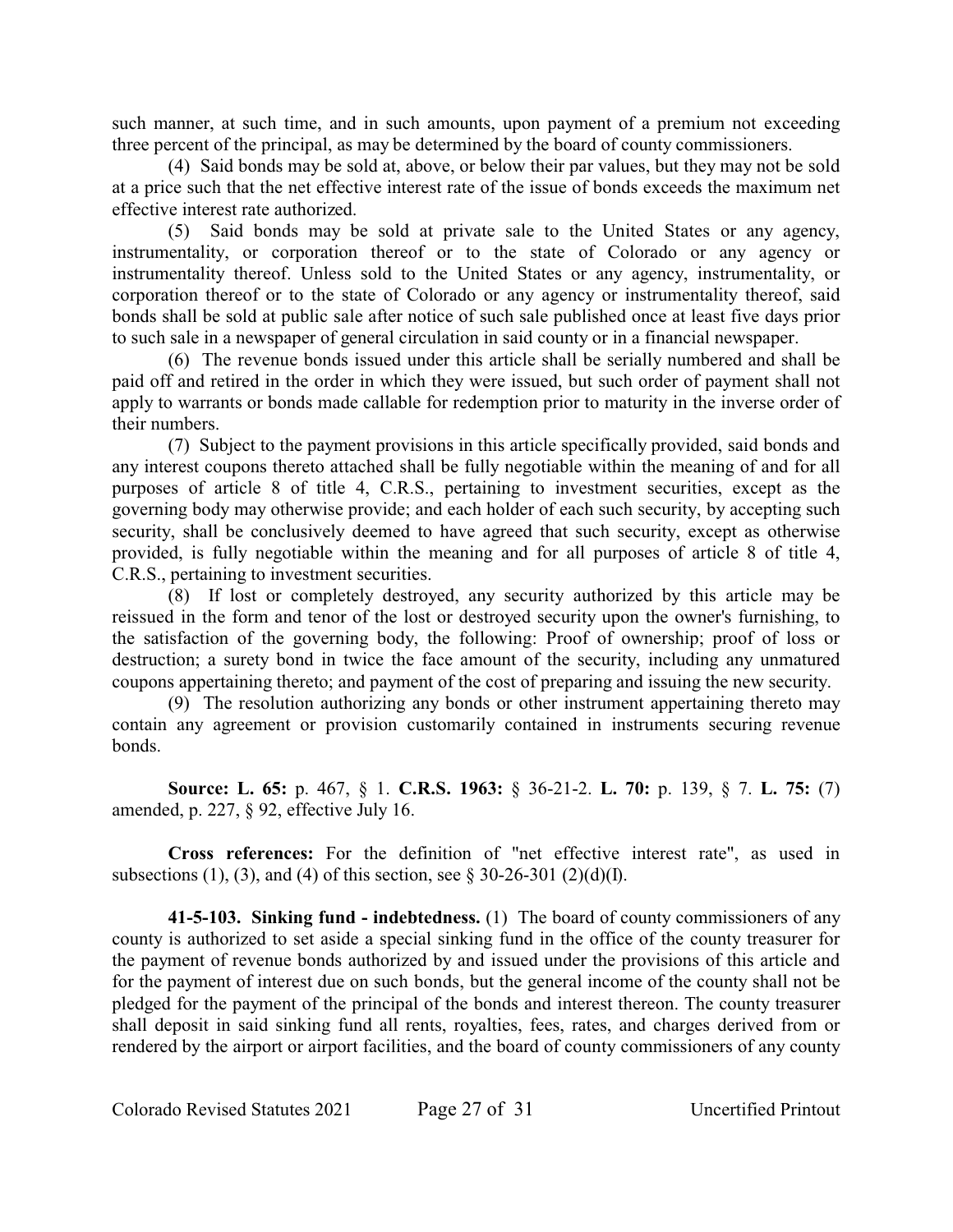may pledge any or all moneys in said sinking fund to the payment of bonds authorized under this article and the interest thereon.

(2) Revenue bonds issued under this article shall not constitute an indebtedness of the county within the meaning of any constitutional or statutory limitations. Each bond issued under this article shall recite in substance that said bond, including interest thereon, is payable solely from the revenues pledged to the payment thereof and that said bond does not constitute a debt of the county within the meaning of any constitutional or statutory limitations.

**Source: L. 65:** p. 469, § 1. **C.R.S. 1963:** § 36-21-3.

**41-5-104. Signatures of county commissioners.** The bonds and any coupons bearing the signatures of county commissioners in office on the date of the signing thereof shall be valid and binding obligations of the county, notwithstanding that, before the delivery thereof and payment thereof, any of the persons whose signatures appear thereon have ceased to be county commissioners of the county issuing the same.

**Source: L. 65:** p. 470, § 1. **C.R.S. 1963:** § 36-21-4.

**41-5-105. Bonds - exempt from taxation.** The bonds and the income therefrom shall be exempt from taxation, except inheritance, estate, and transfer taxes.

**Source: L. 65:** p. 470, § 1. **C.R.S. 1963:** § 36-21-5.

**Cross references:** For the taxation of bonds issued pursuant to the "Public Airport Authority Act", see § 41-3-107.

**41-5-106. Rights of holders.** (1) Any holder of any issue of bonds or any holder of bonds, subject to any contractual limitations therein, and for the equal benefit and protection of all holders of bonds similarly situated, has the following rights and powers:

(a) By mandamus or other suit, action, or proceeding at law or in equity, to enforce his and other such holders' rights against the county and its governing body to require and compel such county or governing body to perform and carry out its duties and obligations under this article and its covenants and agreements with the bondholders; and

(b) By action or suit in equity, to require the county and the governing body thereof to account as if they were the trustee of an express trust.

(2) No right or remedy conferred by this article upon any holder of bonds is intended to be exclusive of any other right or remedy, but each such right or remedy is cumulative and in addition to every other right or remedy and may be exercised without exhausting and without regard to any other remedy conferred by this article or by any other law.

**Source: L. 65:** p. 470, § 1. **C.R.S. 1963:** § 36-21-6.

**41-5-107. Powers supplemental.** The powers conferred by this article shall be in addition and supplemental to, and not in substitution for, any other law, and the limitations imposed by this article shall not affect any powers conferred by any other such law. Bonds may

Colorado Revised Statutes 2021 Page 28 of 31 Uncertified Printout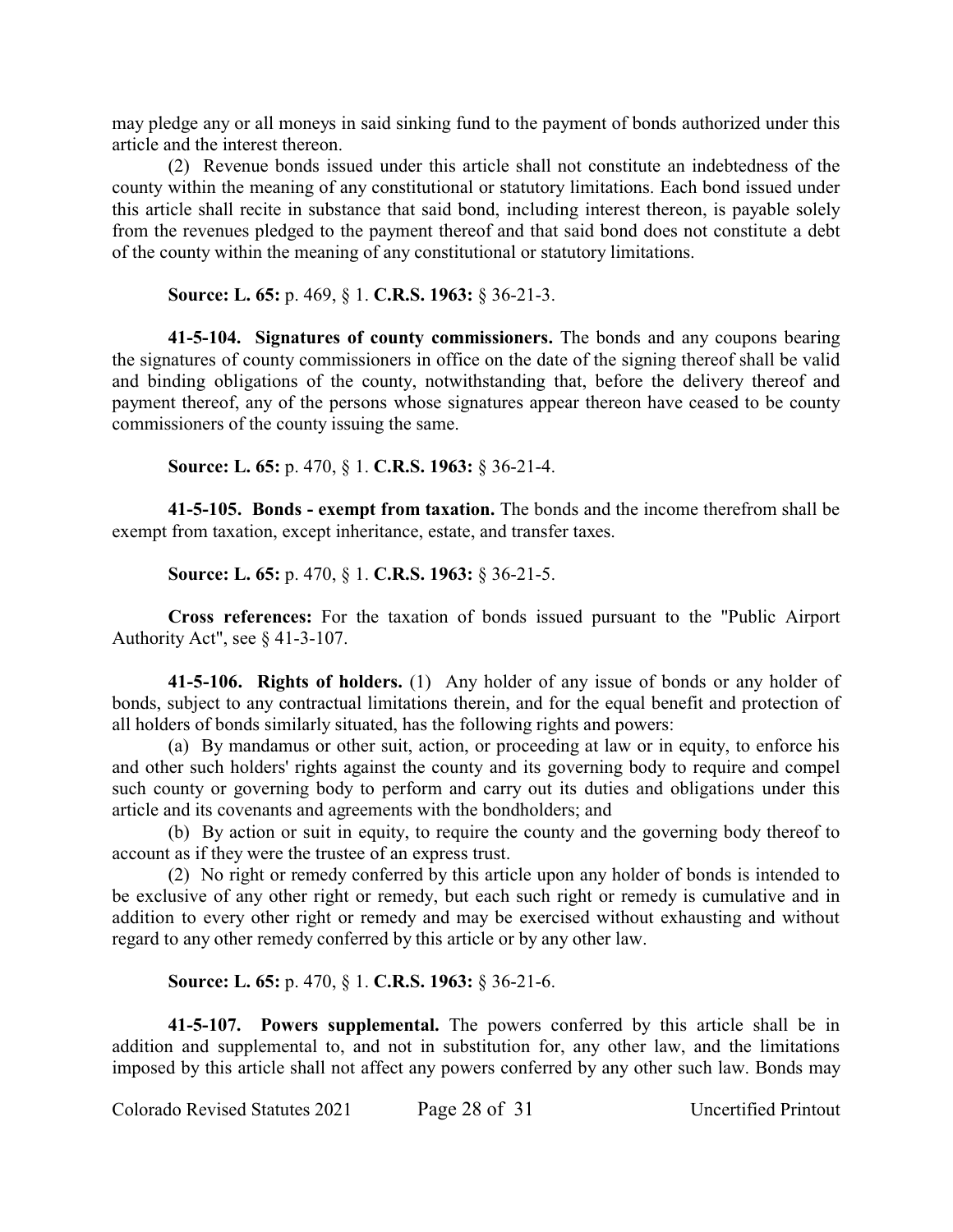be issued under this article without regard to the provisions of any other law. The airport facilities may be acquired, purchased, constructed, reconstructed, improved, bettered, and extended, and bonds may be issued under this article for said purposes, notwithstanding that any law may provide for the acquisition, purchase, construction, reconstruction, improvement, betterment, and extension of an airport, and without regard to the requirements, restrictions, debt, or other limitations or other provisions contained in any other law, including, but not limited to, any requirement for any restriction or limitation on the incurring of indebtedness or the issuance of bonds. Insofar as the provisions of this article are inconsistent with the provisions of any other law, the provisions of this article shall be controlling.

**Source: L. 65:** p. 470, § 1. **C.R.S. 1963:** § 36-21-7.

**41-5-108. Refunding.** Revenue bonds issued pursuant to the provisions of this article may be refunded in the manner provided by the "Refunding Revenue Securities Law", as set forth in article 54 of title 11, C.R.S.

**Source: L. 65:** p. 471, § 1. **C.R.S. 1963:** § 36-21-8.

**41-5-109. Citation to this article - incontestability of bonds.** Any resolution authorizing any bonds under this article may provide that each bond therein authorized shall recite that it is issued under authority of this article. Such recital shall conclusively impart full compliance with all of the provisions of this article, and all bonds issued containing such recital shall be incontestable for any cause whatsoever after their delivery for value.

**Source: L. 65:** p. 471, § 1. **C.R.S. 1963:** § 36-21-9.

## **AEROSPACE**

# **ARTICLE 6**

## Aerospace

**41-6-101. Limited liability for spaceflight activities - definitions - agreement and warning.** (1) As used in this article, unless the context otherwise requires:

(a) "Spaceflight activity" means launch services or reentry services as those terms are defined in 51 U.S.C. sec. 50902.

(b) "Spaceflight entity" means any public or private entity holding a United States federal aviation administration launch, reentry, operator, or launch site license for spaceflight activities. The term also includes any manufacturer or supplier of components, services, or vehicles, which manufacturer or supplier has been reviewed by the United States federal aviation administration as part of issuing such a license, permit, or authorization.

(c) "Spaceflight participant" means any spaceflight participant as that term is defined in 51 U.S.C. sec. 50902.

(2) (a) Except as otherwise provided in paragraph (b) of this subsection (2), a spaceflight entity is not liable for injury to or death of a spaceflight participant resulting from the inherent

Colorado Revised Statutes 2021 Page 29 of 31 Uncertified Printout